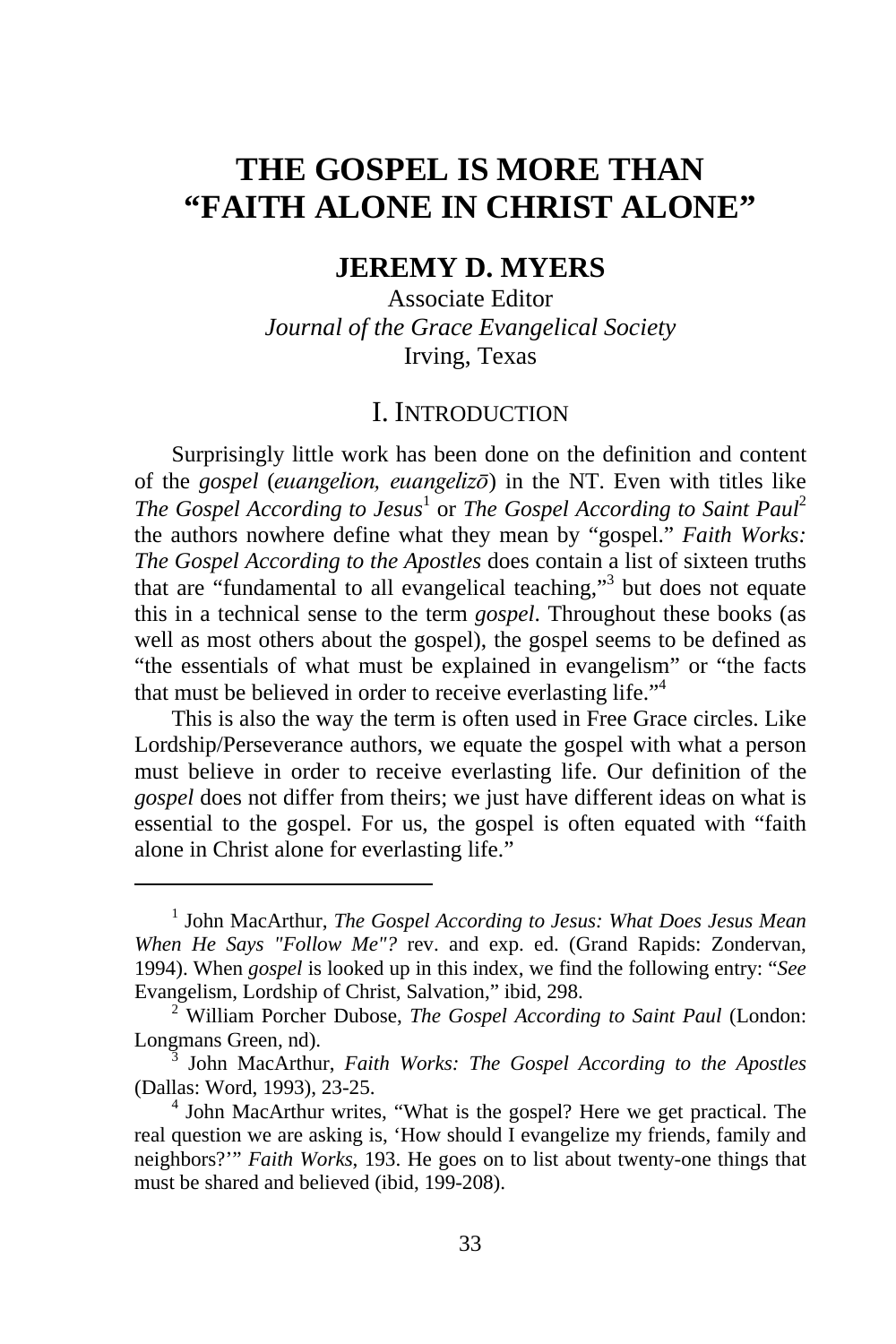However, a study of the term *gospel* reveals that this understanding is incorrect. Therefore, a large part of the debate between Lordship Salvation and Free Grace is wrapped up in a failure to properly define the gospel biblically. Defining the gospel won't solve the debate, but it might clarify the issue. There is also some debate within our own circles about what truths must be shared and believed for evangelism to occur. Hopefully, a proper understanding of the gospel will bring some unity within our own circles as well.

### II. LEXICAL DEFINITION

A study on the term gospel begins with a lexical analysis of the word in its original contexts in both secular and biblical usage. The term translates two Greek words: euangelion (noun: used 76 times in 73 verses) and *euangelizo* (verb: used 54 times in 52 verses).<sup>5</sup> Euangelion is always translated as *gospel* in the NKJV. Euangelizon is most often translated as *preaching the gospel,* thus it can also be translated as "bringing glad tidings, or preaching, or proclaiming good news." Context must determine the content of the good news in view.

The word family is derived from the Greek word *angelos* meaning "messenger" and the prefix eu- meaning "well" or "good."<sup>6</sup> Therefore, euangelion is a good message, while euangelizo refers to the proclama*tion of a good message.* 

In the Septuagint (the Greek translation of the OT), the noun is only found six times and means either *good news* (2 Sam 18:20, 25, 27; 2 Kgs 7:9) or *bringing good news* (2 Sam 4:10; 18:22). The noun is never used in a religious sense. When someone brought news to David that Saul was dead, the messenger thought it was *good news* (2 Sam 4:10). Similarly, the four lepers who discovered the deserted Syrian camp and began loot-

<sup>&</sup>lt;sup>5</sup> See Appendix 1.

<sup>6</sup> U. Becker, "Gospel" in Colin Brown, ed., *The New International Dictionary of NT Theology*, 3 vols. (Grand Rapids: Zondervan, 1975), 2:107. See also C. C. Broyles, "Gospel" in Joel B. Green, Scot McKnight, and I. Howard Marshall, eds., *Dictionary of Jesus and the Gospels* (Downers Grove, IL: Inter-Varsity, 1992), 282. and R. P. Martin, "Gospel" in Geoffrey William Bromiley, ed., *The International Standard Bible Encyclopedia*, Fully rev. ed., 4 vols. (Grand Rapids: Eerdmans, 1982), 2:529.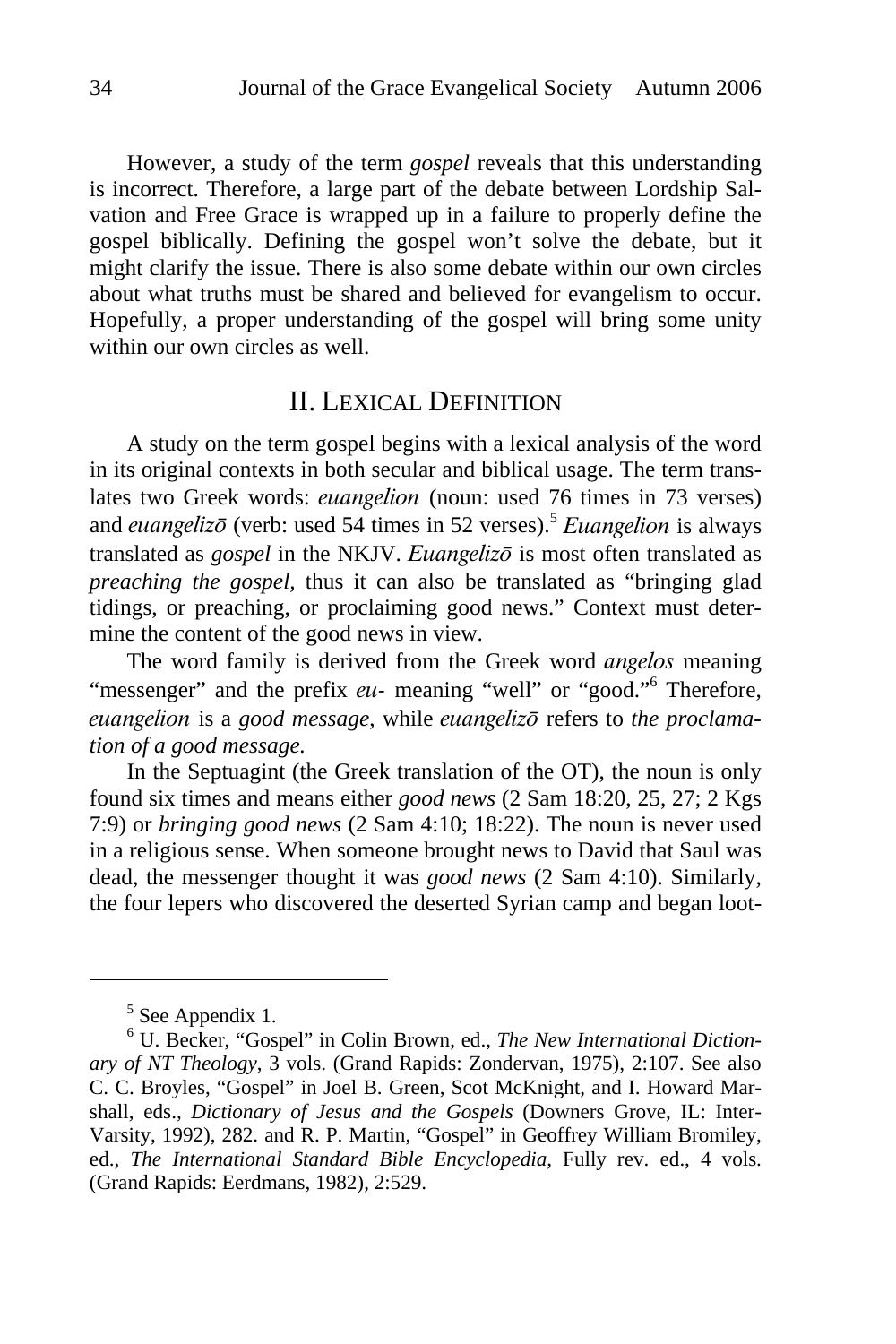ing it said, "We are not doing right. This is a day of *good news* and we remain silent" (2 Kgs 7:9; italics added).

The verb is used in the general sense of *proclaiming good news*. When Adonijah seeks to crown himself king, he greets the messenger Jonathan with by asking for a report of *good news* (1 Kgs 1:42). Sometimes, the birth of a son was proclaimed as good news (Jer 20:15). These are nonreligious uses, but unlike the noun, the verb is occasionally used in a religious sense to declare the works of God. In Ps 40:10, David declares the faithfulness and salvation of God. In Ps 68:11; it is the decisions and commands of God which are proclaimed. So in the LXX, the terms are non-technical words used to refer to any news that is thought to be good.

In secular Greek usage, the findings are almost identical. The primary exception is that the noun is sometimes used in religious settings, where one believes he has received a gift or a word from the gods.<sup>7</sup> So in both the LXX and secular Greek usage, *euangelion* and *euangelizo* are words that refer to any good news, whether religious or not. Our primary concern, however, is whether this meaning is carried out in the NT as well.

### III. THE NEW TESTAMENT GOSPEL

While the NT words *euangelion* and *euangelizo* still refer to good news about events and circumstances, they are used almost exclusively in a religious sense, encompassing everything the Bible says about the life, death, and resurrection of Jesus Christ, including the implications of these events for the one who believes.<sup>8</sup>

 The problem, however, is that different authors in different contexts have different *good-news* truths that they emphasize. This means one of two things. Either there are numerous different *gospels* with each author having one or more *gospel,* or there is one large, diverse, multi-faceted, all-encompassing *gospel* for the entire NT (which essentially *is* the entire NT). This second approach sees the NT term *gospel* as a non-technical way to refer to any and all good news connected to Jesus Christ. This

<sup>7</sup> Friedrich, "euangelion" in Gerhard Kittel, ed., *Theological Dictionary of the NT*, trans. Geoffrey William Bromiley, 10 vols. (Grand Rapids: Eerdmans, 1964-76), II:723. 8

<sup>&</sup>lt;sup>8</sup> See Appendix 1 for the NT data.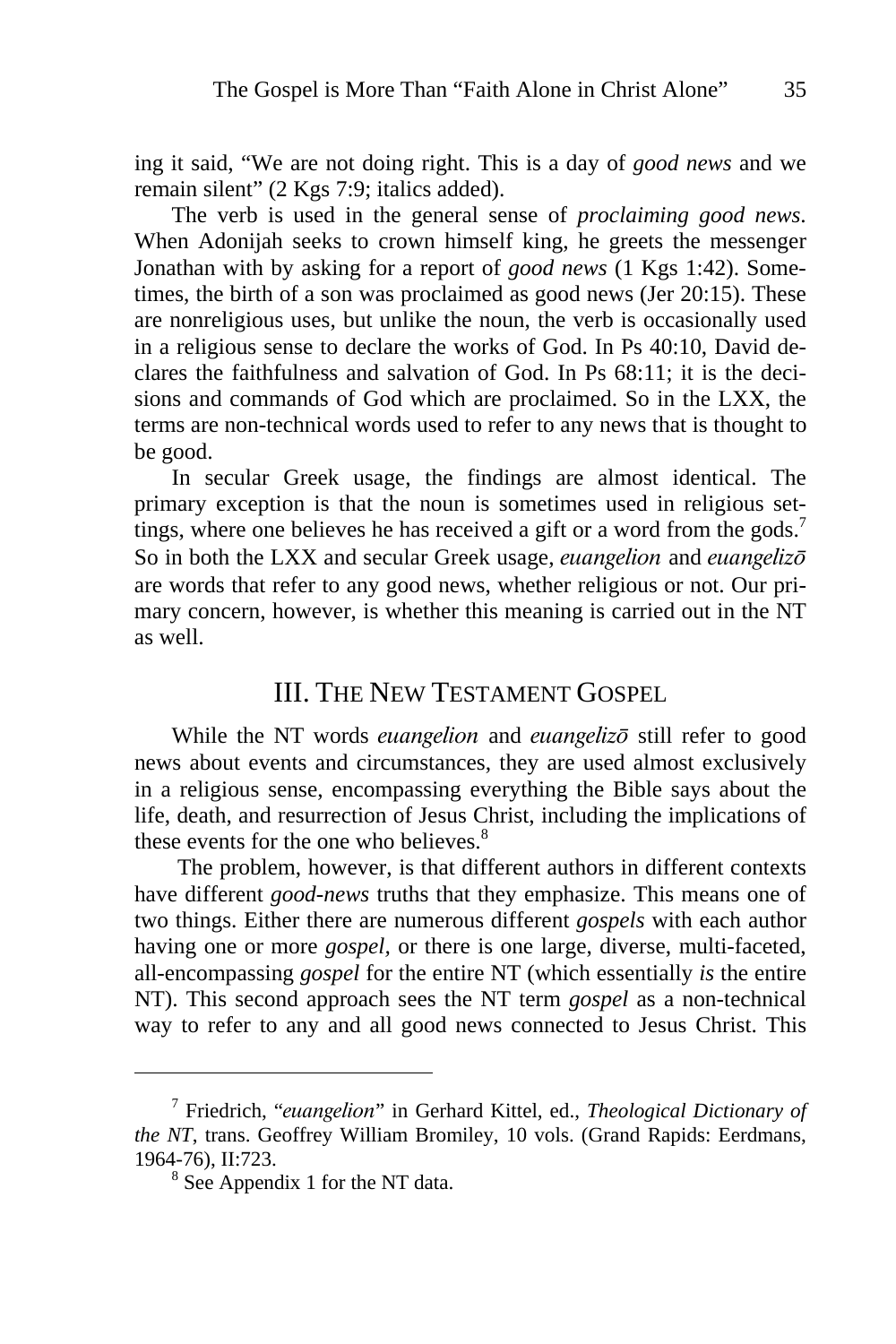article defends the second approach, but the possibility of multiple gospels must be considered first.

#### A. MULTIPLE GOSPELS

The multiple gospel view holds that there are different gospels for different NT authors. There is "The Gospel According to Paul," "The Gospel According to Peter," "The Gospel According to Jesus," "The Gospel According to Luke," etc. Each gospel is different from, but not in conflict with, the others. Initially, the "Four Gospels" of Matthew, Mark, Luke, and John seem to steer us in this direction. However, the gospels of Matthew, Mark, and Luke are a well-known genre of literature in Greek and Roman culture called "gospel" and so we shouldn't read too much into the designation of these four accounts as "gospels."<sup>9</sup>

The ruler is divine by nature. His power extends to men, to animals, to the earth, and to the sea. Nature belongs to him; wind and waves are subject to him. He works miracles and heals men. He is the savior of the world who also redeems men from their difficulties. …He has appeared on earth as a deity in human form. He is the protective god of the state. His appearance is the cause of good fortune to the whole kingdom. Extraordinary signs accompany the course of his life. They proclaim the birth of the ruler of the world. A comet appears at his accession, and at his death signs in heaven declare his assumption into the ranks of the gods. Because the emperor is more than a common man, his ordinances are glad messages and his commands are sacred writings. What he says is a divine act and implies good and salvation for men.

…Caesar and Christ, the emperor on the throne and the despised rabbi on the cross, confront one another.

Freidrich, in Kittel, ed., *TDNT*, II:224-25. All of this *good news* about the emperor is very similar to the *good news* the NT contains about Jesus Christ.

The three synoptic gospels follow the emperor cult pattern of gospel literature. In Greek and Roman culture, the intention of a gospel was to encourage present followers of the emperor cult to worship the new emperor. The primary

<sup>&</sup>lt;sup>9</sup> The genre of "gospel literature" is a theological biography where the author selectively reports certain events in order to convey a specific message. The imperial cult centered around a gospel account every time a new emperor was born, and was intended to encourage emperor worship. In the imperial cult,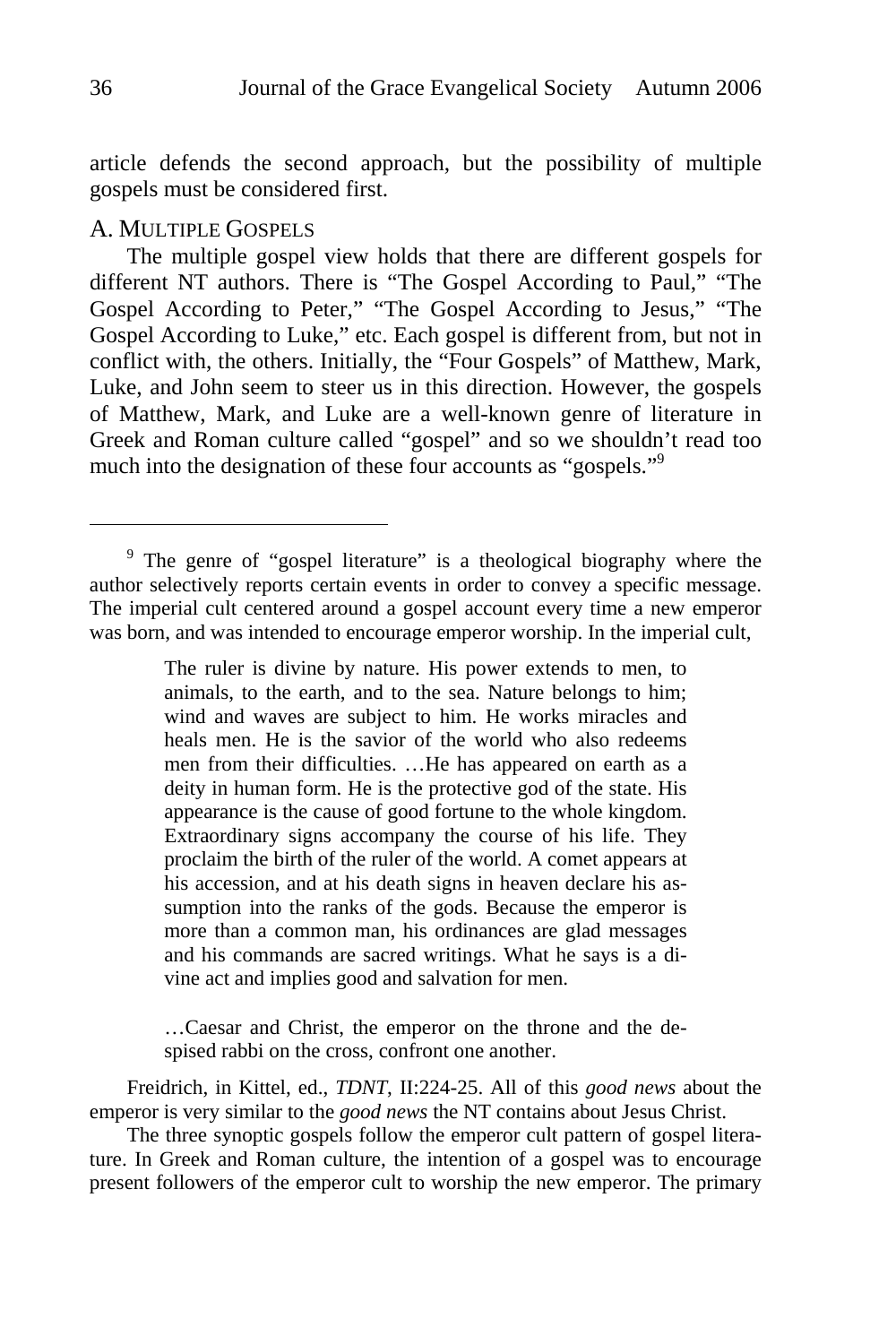Nevertheless, in each Gospel account, the various writers do seem to emphasize different *gospel* truths. Matthew tells us that Jesus taught the "gospel [good news] of the kingdom" (4:23; 9:35; 24:14) which was good news about the coming earthly kingdom and seems to be primarily for Jewish people. Mark begins his account explaining that he is going to tell the *gospel* (good news) about Jesus Christ (1:1). But only a few verses later, he talks about the "gospel of God" (1:14) as preached by John the Baptist which sounds very similar to the "gospel of the kingdom" as preached by Jesus. Similar terminology is used by Jesus in Luke (16:16).

The Gospel of John, surprisingly, doesn't contain the word *gospel* at all. $10$  Most Christians have never considered the fact that in the only evangelistic book of the Bible—the Gospel of John—the word *gospel*  (euangelion) doesn't appear even once! Neither does the verb, *preaching the gospel (euangelizo)*. This should give us pause as to how we use the word $11$ 

Outside of the gospel genre, we find other references to particular gospels (good news messages) of various authors. For example, in Acts and the epistles, Paul refers to "the gospel of the grace of God" (Acts 20:24), "my gospel" (Rom 2:16; 16:25), "the gospel of your salvation"

1

times in Revelation  $(10:7; 14:6 [2x])$ , but there refers to God's coming judgment, not to the saving message! Luke only uses the noun twice, both in Acts  $(15:7; 20:24)$ .<br><sup>11</sup> If John's Gospel has leading people to faith in Christ for eternal life as its

purpose (John 20:30-31), and yet John never calls his saving message *the gospel,* should we? See note 8 for more on this. Speaking of John's account as an *evangelistic* book is not quite proper either, since the term *evangelism* is a transliteration from the Greek *euangelizo*, "to preach the gospel." What John does do is explain how to pass from death unto life.

intention of secular gospel literature is not primarily to gain converts from other religions.

In the case of the synoptics, their aim is to make disciples of believers. John's aim, however, is to bring people to faith in Jesus for everlasting life (John 20:30-31). The fact that John nowhere uses the term *gospel* in the "Gospel of John" hints that he may not be following the typical pattern of *gospel* genre. This helps support the idea that John's account of the life of Christ is not primarily intended to encourage present believers to obey, but to encourage unbelievers to believe in Christ.<br><sup>10</sup> John doesn't use the term *gospel* in his epistles either. It is used three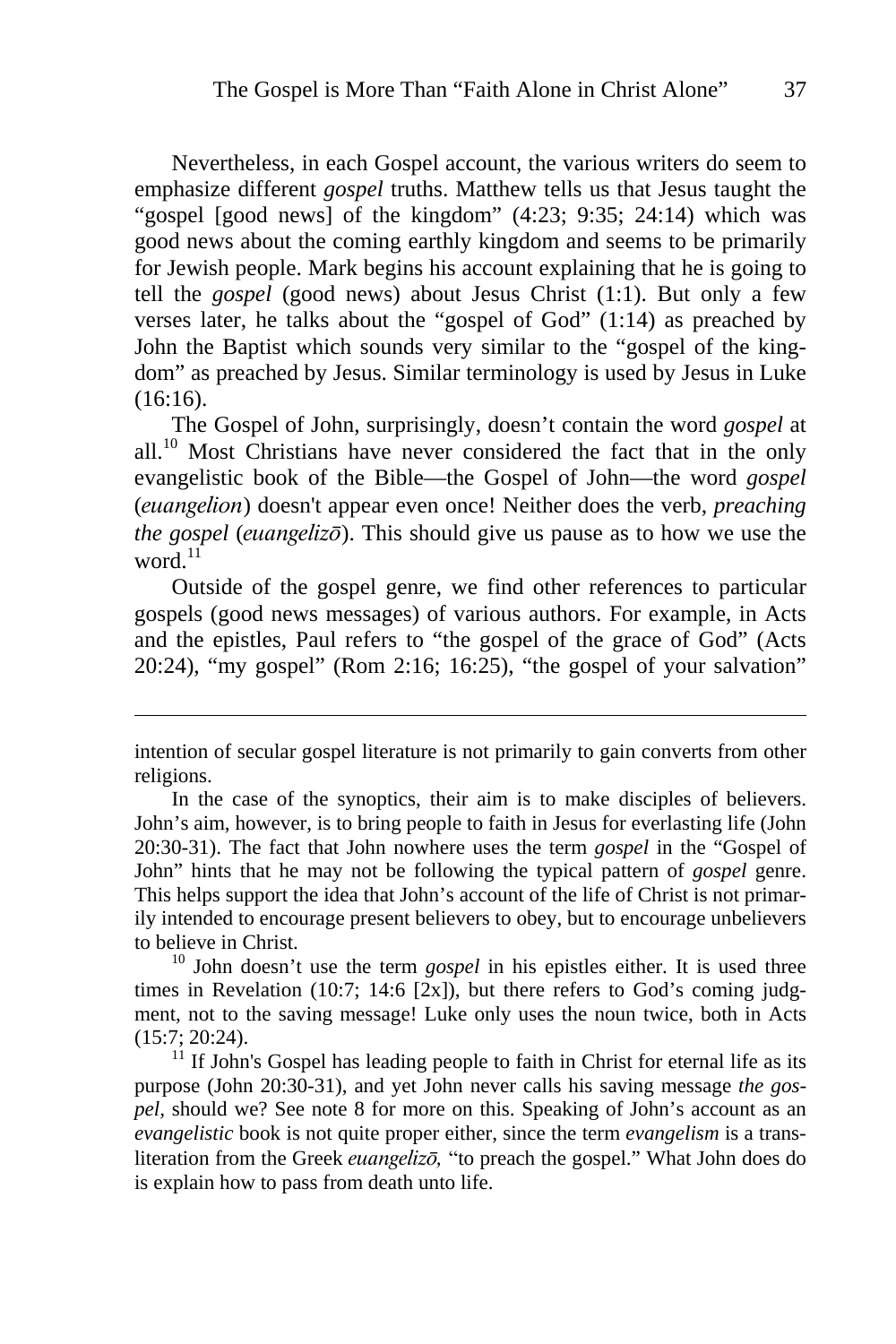(Eph 1:13), "the gospel of peace" (Eph 6:15), etc. Are these different messages Paul preached in various churches, or are they all identical? And if they are identical, how do they compare with the good news that Jesus and His apostles preached as recorded in the synoptic gospels?

C. I. Scofield is one who held to different versions of the gospel for different NT authors. He distinguished between "the gospel of the kingdom," "the gospel of the grace of God," "the Gospel of Paul," and the "everlasting gospel." His conclusions are as follows:

> The Gospel of the kingdom…is the good news that God purposes to set up on the earth, in fulfillment of the Davidic Covenant, a kingdom, political, spiritual, Israelitish, universal, over which God's Son, David's heir, shall be King, and which shall be, for one thousand years, the manifestation of the righteousness of God in human affairs.

> The Gospel of the grace of God…is the good news that Jesus Christ, the rejected King, has died on the cross for the sins of the world, that He was raised from the dead for our justification, and that by Him all that believe are justified from all things.

> The everlasting Gospel…is to be preached to the earthdwellers at the very end of the tribulation and immediately preceding the judgment of the nations. It is neither the Gospel of the kingdom, nor of grace. Though its burden is judgment, not salvation, it is good news to Israel and to those who, during the tribulation, have been saved.

> That which Paul calls "my Gospel"…is the Gospel of the grace of God in its fullest development, but includes the revelation of the result of that Gospel in the outcalling of the church, her relationships, position, privilege, and responsibility.<sup>12</sup>

Another author, possibly following Scofield's lead, writes that while "In the New Testament, [the term gospel is used] only of the glad tidings of Christ and His salvation…[this is not the case] in the writings of

<sup>&</sup>lt;sup>12</sup> C. I. Scofield, *The Scofield Reference Bible* (New York: Oxford University Press American Branch, 1909), 1343.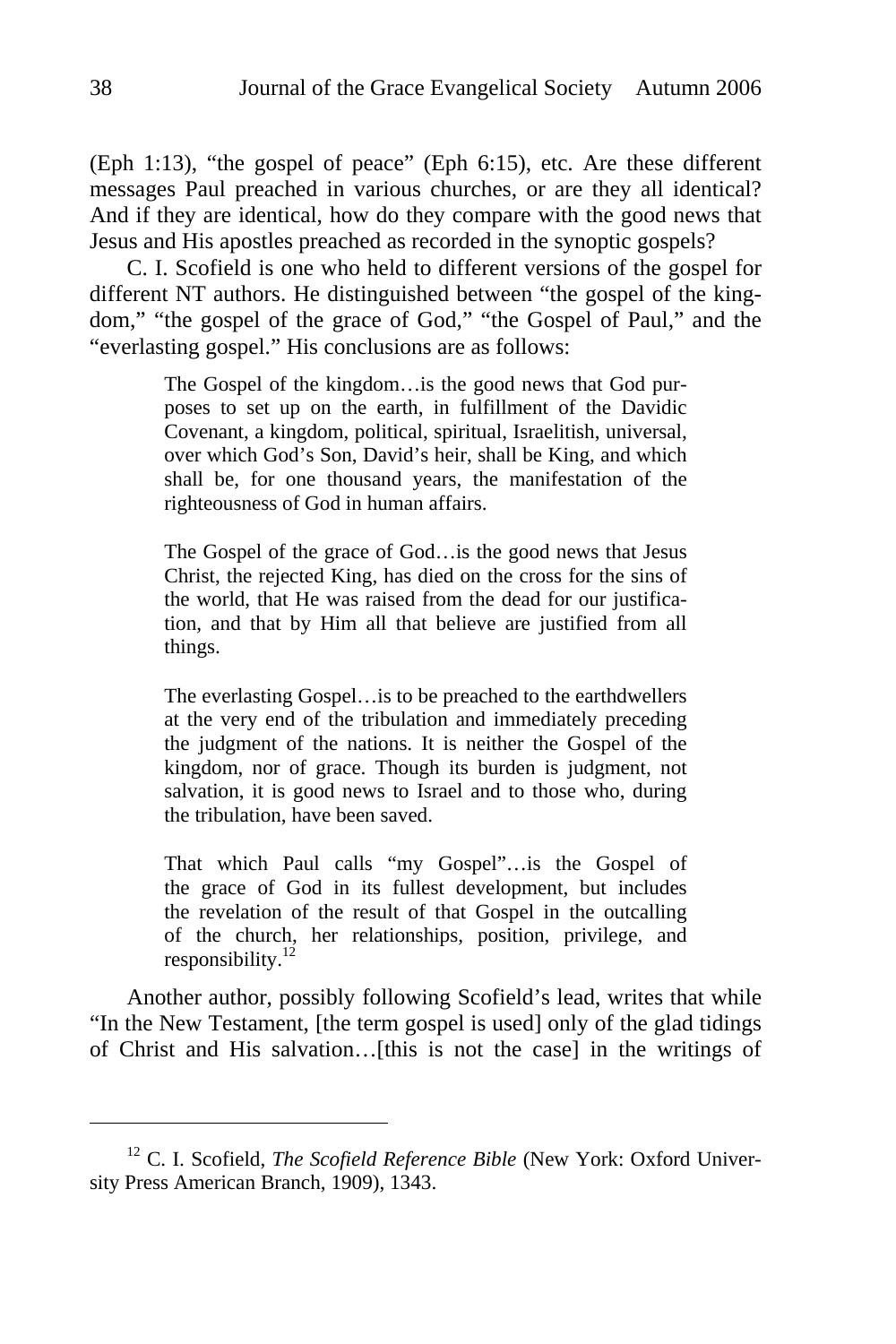Paul."<sup>13</sup> He goes on to equate the "gospel of the kingdom of God" with the "gospel of the kingdom of heaven" where both refer to "the rule of God in the human heart because of Christ (Luke 17:20, 21). It also refers to the kingdom in its future state during which the believers will reign with Christ forever."<sup>14</sup> He emphasizes that this is different from Paul's gospel, which is the "gospel plan of salvation, its doctrines, declarations, precepts [and] promises."<sup>15</sup>

Similarly, Friedrich distinguishes between the various gospels in the NT. The gospel of Jesus, he writes, is a

> comprehensive picture of the whole activity of Jesus. His whole life was proclamation of the Gospel. …His birth…the coming of Jesus to earth, His life and death, were the great message of peace…peace between God and man and between man and man. $16$

John the Baptist, on the other hand, proclaimed "the imminence of the kingdom of  $\text{God.}^{\cdot 17}$  Third, the disciples, apostles and evangelists preach Christ as the kingdom of God come in the flesh, so that "bodily disorders are healed and man's relation to God is set right…Joy reigns where this Word is proclaimed."<sup>18</sup>

It is very possible that such definitions and distinctions between the various gospels (or good news messages) in Scripture are correct. However, the downside to such distinctions is that they lead to numerous different *gospels* in the NT, which is not only confusing, but can be misleading. If there are different *gospels*, or different versions of the *good news*, how can we know which one to use in evangelism? Should we use them all? Maybe some of them weren't even for evangelism, but were *good news* messages for the Jewish people, or for believers.

 But even if we could distinguish an evangelistic gospel from a discipleship gospel, the evangelistic gospel still seems to include large amounts of information. How much of it must be shared and believed in order for enough information to be imparted so that a person might re-

<sup>13</sup> Spiros Zodhiates, *The Complete Word Study Dictionary NT: King James Version* (Chattanooga, TN: AMG Publishers, 1991), 669.<br><sup>14</sup> Ibid.

 $15$  Ibid.

<sup>&</sup>lt;sup>16</sup> Friedrich, "*euangelizomai*" Kittel, ed., *TDNT*, II:718.<br><sup>17</sup> Ibid., 719.

<sup>18</sup> Ibid., 720.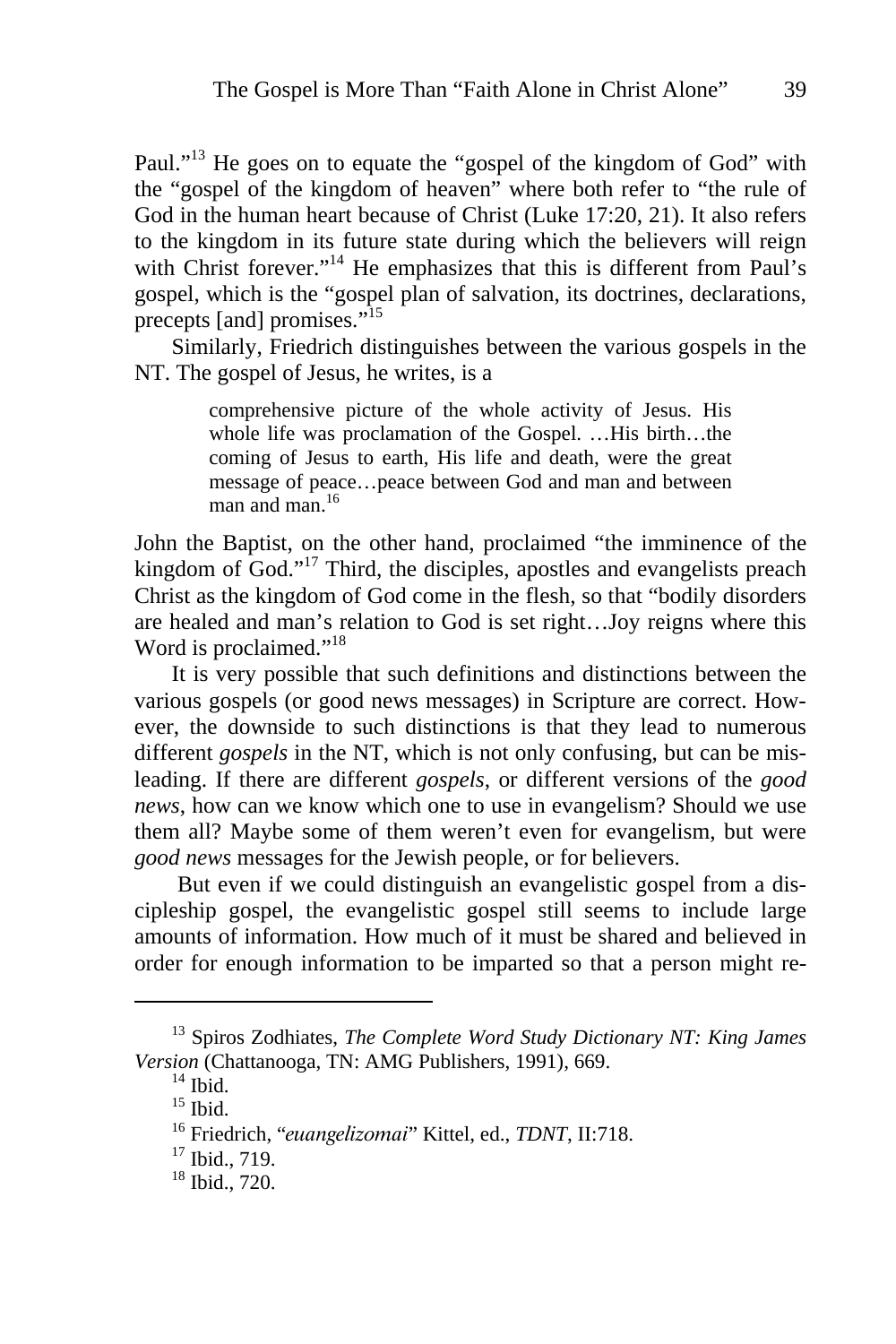ceive everlasting life? If one only has five minutes to evangelize a person on their deathbed, which of these good news messages should be shared, and how much of it must be shared?

In light of these, and other possible pitfalls, the multiple gospel view is not the best way to understand the NT data concerning the gospel.

### B. THE BROAD NT GOSPEL

Some, therefore, have opted for one, all-encompassing, multi-faceted gospel. This maintains the unity of the NT, but allows the different teachers and writers to emphasize different elements of the one gospel to fit their needs and audience. In this view, the term *gospel* is a nontechnical word referring to everything and anything related to the person and work of Jesus Christ.

With this understanding, the NT *gospel* contains elemental concepts that are common throughout the NT, some minor details that are listed only once, certain truths that must be shared in evangelistic endeavors, and various ideas that should be reserved for discipleship purposes.

For example, there are gospel truths which are clearly not evangelistic. For example, in Luke 1:19, the angel Gabriel declares the *gospel* to Zechariah. Most translations say that the angel is declaring glad tidings, or declaring good news, but the Greek word is *euangelizo*<sup>*,*</sup> to declare the *gospel*. The content of the angel's gospel is that Zechariah's wife, Elizabeth, will be the mother of John, who would prepare the way for the Messiah.

No evangelist, to my knowledge, has ever claimed that knowledge of and belief in Elizabeth as the promised mother of John the Baptist is a necessary truth of evangelism. Yet it is part of the NT gospel. This example shows us that deciding what to include in witnessing is not as easy as just including everything the NT says about the gospel. In fact, by this author's count, the NT includes *fifty* truths and facts in the gospel.19 Some of them are so vague and general, that essentially, the gospel includes everything in the NT, if not everything in the entire Bible.

So to say that a person has to know and believe everything the NT calls *gospel* in order to receive everlasting life is to say that a person has to know and believe most, if not all of the Bible. If this is so, then few, if any, actually have everlasting life, and unless the entire NT has been

<sup>&</sup>lt;sup>19</sup> See Appendix 1.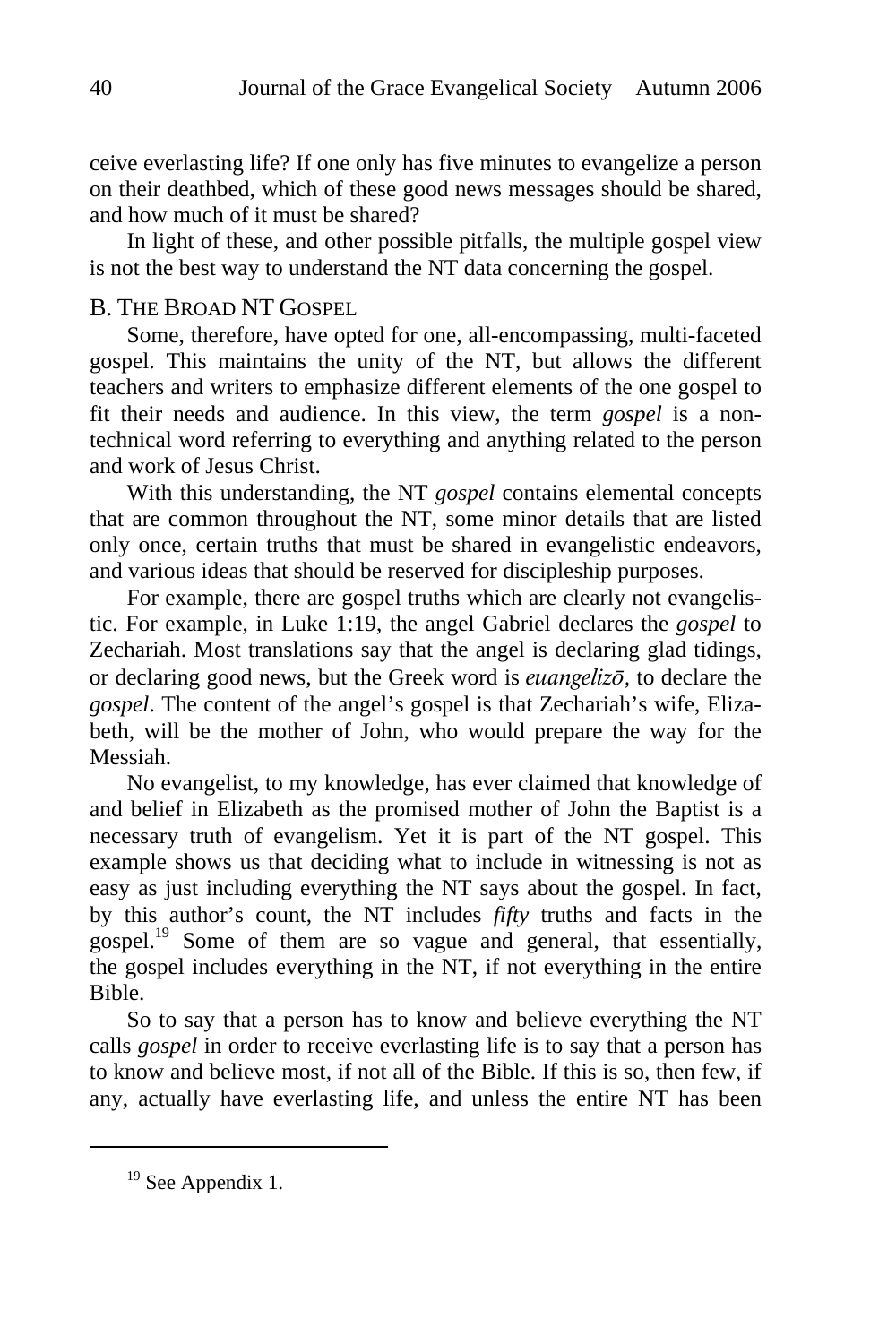taught and explained, nobody has ever shared the entire gospel with anybody else.

Since it is unnecessary to share the entire *gospel,* what are the essentials of the broad NT *gospel* that must be included whenever we explain to someone how they can receive everlasting life? This question can be answered in numerous ways, but the best approach would be to take each individual passage where the term *gospel* is mentioned, and see in context  $(1)$  what truths are being taught,  $(2)$  who is doing the teaching,  $(3)$ who the audience is, (4) what the audience most likely knew prior to receiving this *gospel* information,<sup>20</sup> (5) what the desired response is for the audience, and (6) what will happen to the audience if they respond as desired. Needless to say, this sort of study for all 130 uses of euangelion and *euangelizo* is well beyond the scope of this article.

Therefore, a more generic approach will be taken. Four key sections of Scripture have been chosen for a macro-level study of the term *gospel* and its related truths. Three of the sections are quite large, and contain multiple references to the *gospel.* But in such a way, we can answer, in broad brush strokes, the six questions stated above.

 $20$  Of the six, this is the most difficult and subjective. Yet gaining this information is important, because often a teacher will base new information on what the audience already knows. If we leave out this element, we might leave out essential truths of the gospel that are assumed, but not discussed in a particular passage.

Also, we must consider what the writer assumes his reading audience already knows, and why he writes what he does. It is my conviction that all twenty-seven books of the NT were written to people who were already believers. Therefore, unless Biblical authors explicitly state otherwise in a specific passage, they are not writing to tell people how to receive everlasting life. Since they assume a believing readership, such authors will purposefully truncate or ignore evangelistic messages and details, focusing instead on sanctification truths.

Nevertheless, one book of the NT—the Gospel of John— though written to believers, is written largely to instruct believers how to share the message of everlasting life with unbelievers. Therefore, while the entire NT should be considered to discover the *gospel* and what to share in evangelism, from a systematic theology perspective, and for practical reasons, the Gospel of John should have priority in determining what a person must believe to receive everlasting life.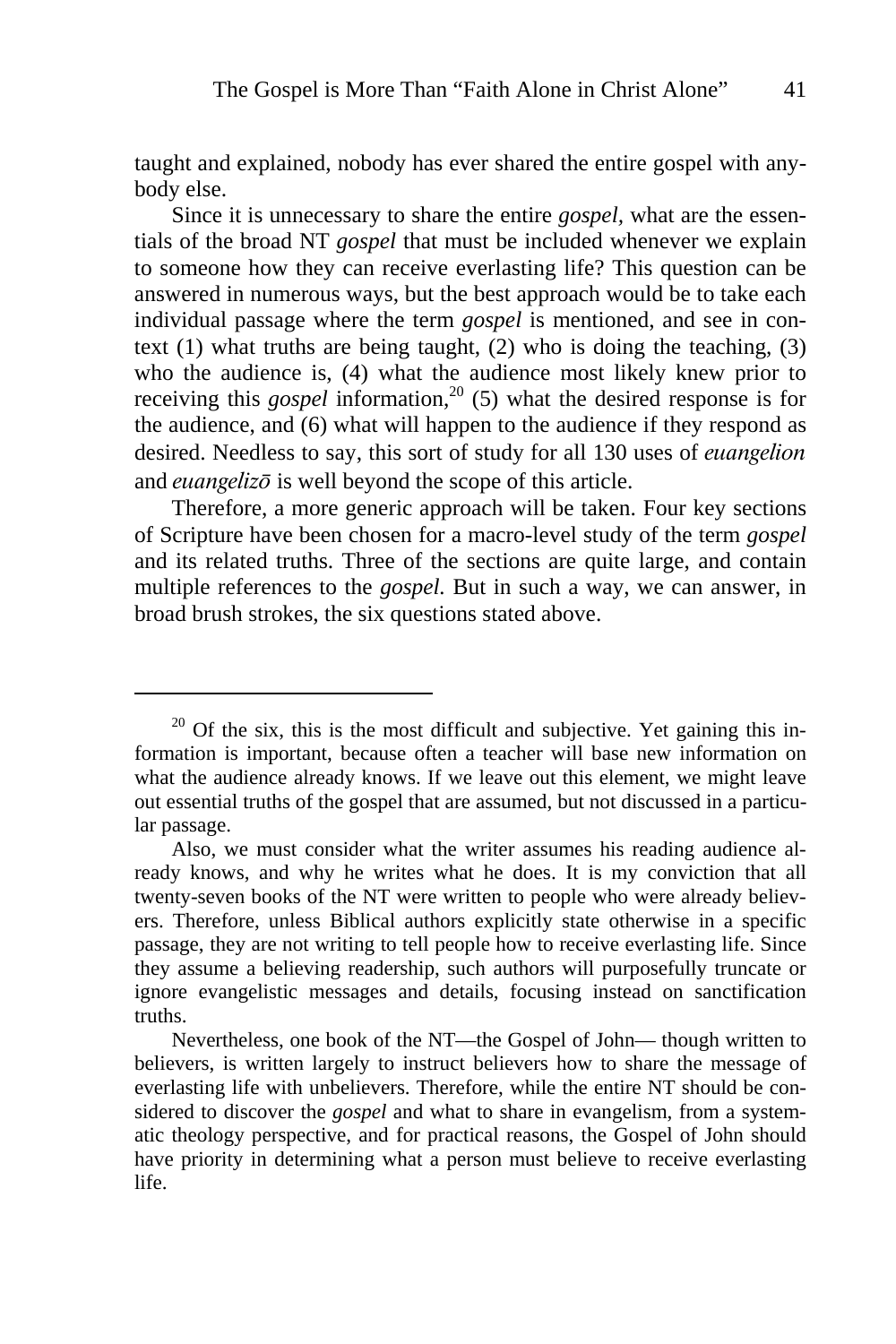### IV. KEY GOSPEL PASSAGES

The passages that have been chosen consist of three NT books (Matthew, Galatians, and Romans) and 1 Corinthians 15:1-11. These have been chosen because they represent the three key books and one key text in the NT on the term *gospel*.

### A. THE USE OF *GOSPEL* IN MATTHEW

The first use of the word *gospel* in the NT is in Matt 4:23, where we read that Jesus "went about all Galilee, teaching in their synagogues, preaching the gospel [lit., good news] of the kingdom." Jesus was teaching His message to the Jews in the region of the Galilee that the kingdom of heaven was at hand (4:17). The Jews would have understood Jesus to be saying that the OT promises to Israel were about to come true. The Messiah would come, and lead the nation of Israel to throw off Gentile domination, and become the leading nation of the world.

For Jews living under Roman occupation, this was *good news*! It was *gospel*. It was exactly what they were looking and longing for. What better news could there be? So Jesus preached a *gospel* to the Jews of Israel that the earthly kingdom was being offered.

The condition for the reception of this promise was the national repentance of Israel (4:17). Jesus said that to receive the kingdom, the Jewish people had to repent of the way they had perverted and destroyed the law of God, and return to a right relationship with Him in true obedience to the law. As an indication of their repentance, they had to be baptized, symbolizing their death to the ways of Judaism.<sup>21</sup>

Most Jewish people did not like this bad news element of the good news that Jesus preached, and so they rejected Christ as the Messiah, and instead of receiving the kingdom, killed Christ on the cross. As these events began to unfold, Jesus, knowing how things would turn out, pronounced woe upon Chorazin and Bethsaida (typifying the whole nation of Israel) that because they did not repent, judgment was coming (11:20- 22). So the kingdom was postponed, along with the good news about it. Incidentally, Jesus teaches in Matt 24:14 that during the Tribulation, this good news of the kingdom will be preached again. During that time, the Jewish people will accept it, so that at the end of the Tribulation, they receive the promised kingdom.

 $21$  For more on Israelite repentance, see David Anderson, "The National Repentance of Israel" *JOTGES* 11:21 (Autumn 1998),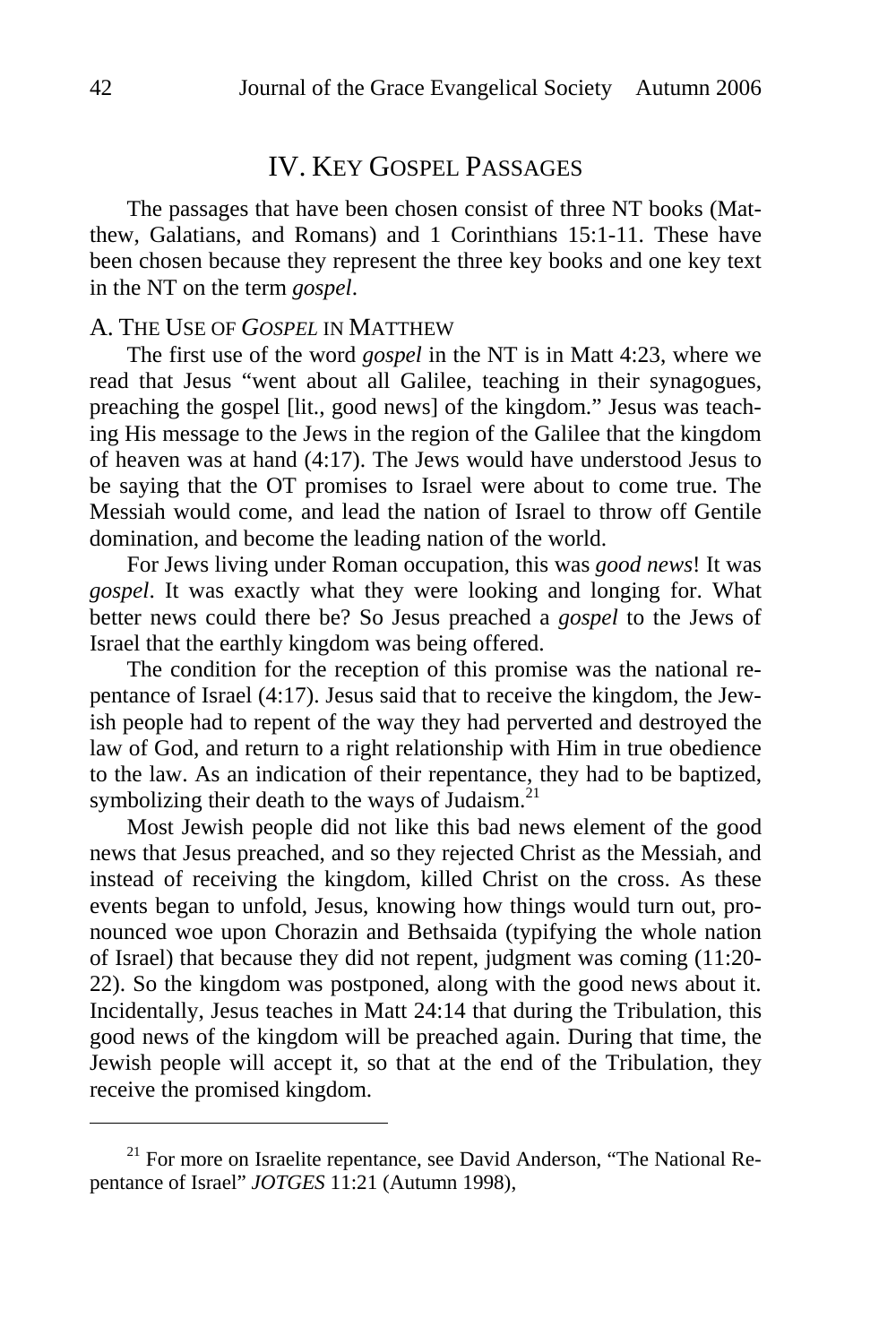That is the *gospel* message in Matthew. Scofield's explanation of the "gospel of the kingdom" fits very well into Matthew's use of the *gospel*. *But it is also clear that unless we spiritualize the gospel of the kingdom, the gospel according to Jesus as recorded in Matthew is not a gospel that can be offered to Gentiles in the church age.* There are certainly principles that apply to Gentiles today, especially the truth that a failure to repent of sin will lead to being cut off from God's purposes and experiencing the wrath of God (which is what Romans 9–11 is all about). The kingdom, as used by Matthew, is not offered today to the church. Therefore, the gospel of kingdom is not something that must be included in our evangelism, or believed for the reception of everlasting life.

But although Matthew's *gospel* was specific for the Jewish people at the time of Christ (and during the future Tribulation), from a broader NT perspective, it *is* good news for the church and the entire world as well, for it is through Matthew's *gospel* that we learn about Jesus Christ, and how the Jewish rejection of Christ has led to the reconciliation of the world (Rom 11:15).

So there is a specific gospel in Matthew, but it is part of the broader NT gospel. But as was seen, there is little, if anything, in Matthew's *gospel* about how to receive everlasting life, and therefore, it is questionable that Matthew should be used when explaining to people how to recieve everlasting life.

A brief word about the *gospel* in Mark and Luke is appropriate here. The *gospel* in Mark and Luke also emphasize Matthew's kingdom truths when Jewish people are the intended audience (e.g., Mark 1:14-15; 13:10; Luke 4:18; 4:43; 7:22; 8:1; 9:6; 16:16; 20:1). However, Mark and Luke also make frequent mention of the *gospel* when mixed multitudes, Gentiles, disciples or the whole world is in view (Mark 14:9). Frequently, in these gospel offers, commitment, discipleship and cost are required of those who will respond. But in these instances, it is not everlasting life that is offered, but great reward in the life to come (Mark 8:35; 10:29). Sometimes, apart from the coming kingdom or the offer of eternal reward, the *gospel* contains truths about Christ's birth and resurrection (Mark 16:15; Luke 1:19; 2:10; 3:18). There are occasional calls to *believe the gospel*, with the promised result not being everlasting life, but deliverance from coming wrath (Mark 1:15; 16:15-16).<sup>22</sup>

 $^{22}$  Mark 1:15 may shed a lot of light on understanding Mark 16:15-16. If believing the gospel of the kingdom leads one to repentance (or the baptism of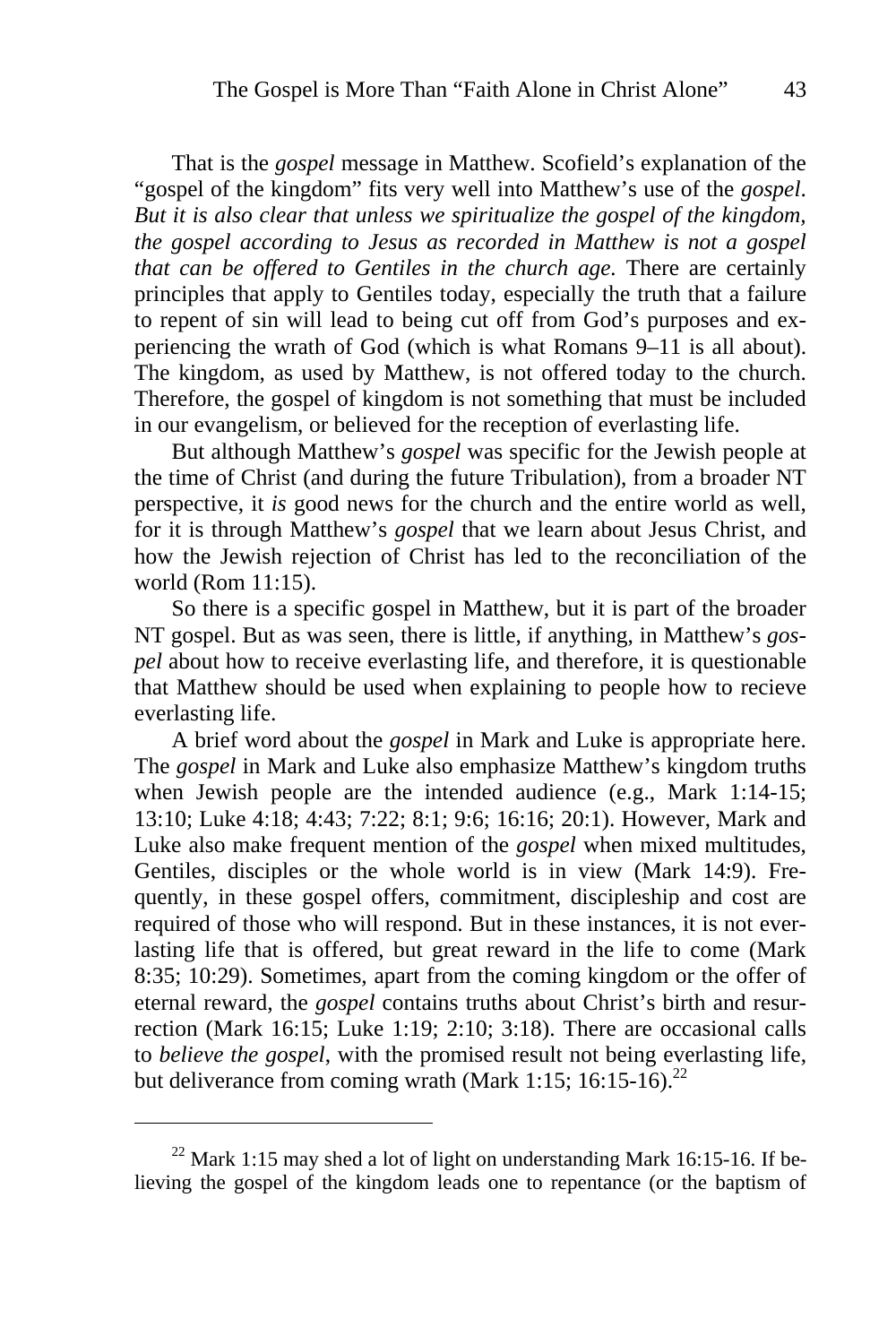So nowhere in Matthew (or Mark and Luke) do we find a definition for the gospel as "faith alone in Christ alone." In fact, so far, we haven't even seen that this truth *is* an element of the gospel. The "Gospel" of John, of course, frequently mentions that everlasting life is by faith alone in Christ alone, but as was mentioned earlier, the term *gospel* never appears in John, and so it doesn't help us define how the NT uses the term. It should, however, make us wonder whether the good news elsewhere in the NT is equivalent to the message of life found in John.

### B. THE USE OF *GOSPEL* IN GALATIANS

Any study of the term *gospel* must also consider Paul's writings, since he uses the term more than any other biblical writer.<sup>23</sup> The main trouble with Paul's use of the term is that in many cases, he seems to assume that his audience knows what he is talking about. So we must look at the few places where he seems to define the essential elements of his *gospel* and proceed from there.

The first place might be Paul's letter to the Galatians, for it is in this letter that he defends the good news he preached. In Galatians, Paul is very concerned about a false gospel that is being preached and spread among the church. He begins his letter by warning the Christians about another gospel that is being presented among them (1:8-9). He says that he preached the true gospel to them, and anything else is a false gospel.

So the initial goal is to discover what Paul preached when he was in Galatia. But thankfully, to find this information, we do not have to go to Matthew, Romans, 1 Corinthians or even Acts, since none of these tell us what Paul preached in Galatia. Instead, Paul reminds his initial audience (and so informs later readers) what he preached to the Galatians.

After telling his readers that he is going to defend his gospel (1:8-9), he defines the gospel he preached (2:14-17). The gospel Paul preached in Galatia is that "a man is not justified by the works of the law but by faith in Jesus Christ" (2:16).

But Paul does not stop defining his gospel in v 16. It appears from Gal 2:17-21 that after an unbeliever believes in Jesus for everlasting life,

repentance) in order to escape temporal judgment, then the salvation of 16:16 is not everlasting life, but deliverance from judgment. If Mark is written to believers (as I believe it was), then 16:15-16 is a call to believers (cf. 16:14), not unbelievers. Mark records two conditions for believers to escape wrath: (1) repent and (2) believe the good news about the kingdom offer.<br><sup>23</sup> Sixty of the 76 uses of *euangelion* are in Pauline literature.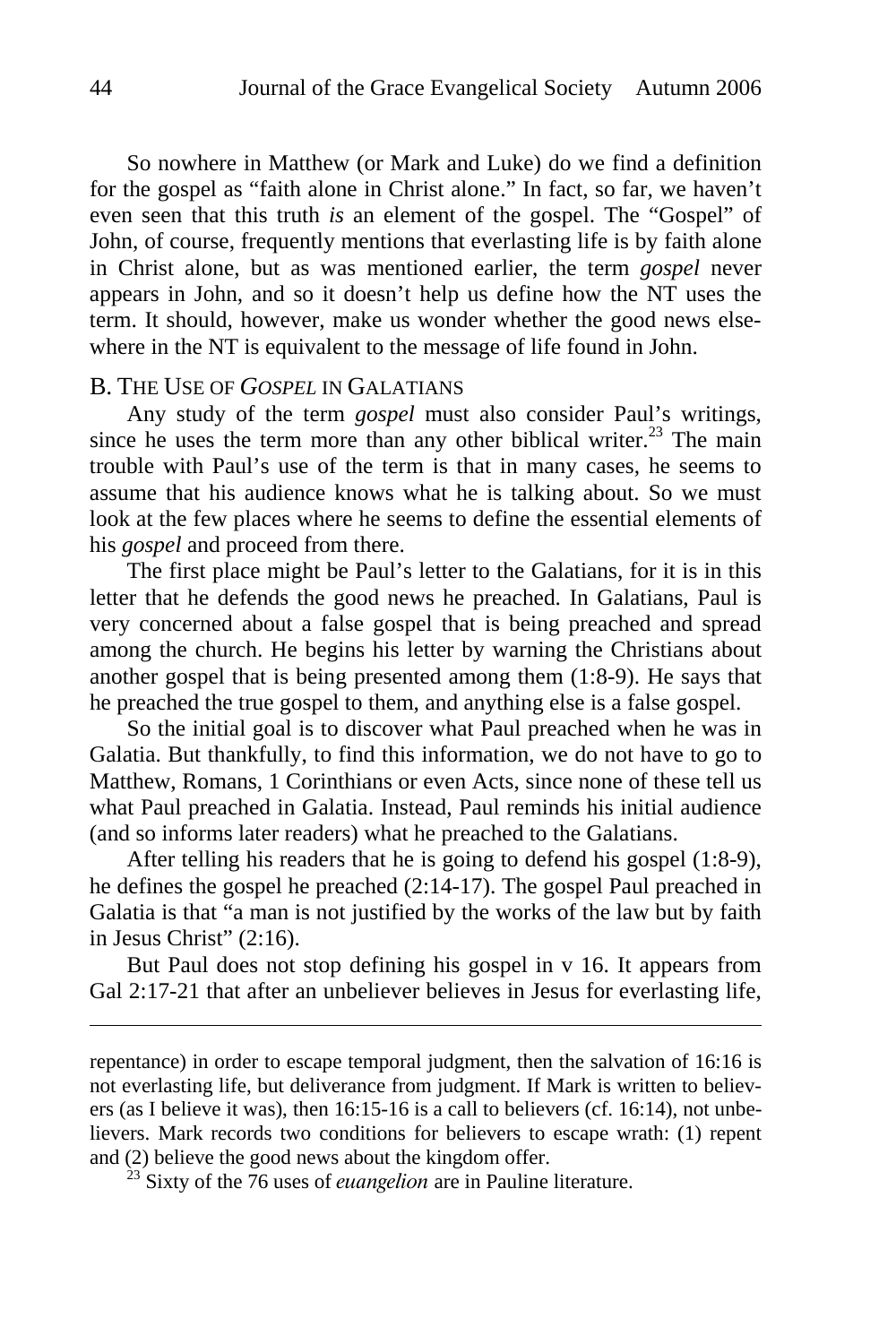Paul continues to preach his gospel to them, only then, it is not a message of how to be justified, but how to live a life of freedom from sin. He talks about how we still do sin, but this doesn't prove we are not saved, nor does it mean that Christ is a minister of sin. Rather, all it means is that we are not living the crucified life.

So the good news message Paul preached in Galatia involved information for both believers and unbelievers. He told unbelievers to believe in Jesus for justification. To those who were justified by faith in Christ apart from works, he told them to live the crucified life, to live by faith that in Christ, they are dead to sin. That is the gospel Paul preached in Galatia—how unbelievers can receive everlasting life, and how believers can live free from  $\sin^{24}$ 

#### C. THE USE OF *GOSPEL* IN ROMANS

 $\overline{a}$ 

If Romans is Paul's *mangum opus* on the *gospel*, we should expect a clear explanation about the content of the gospel he's writing about. And this is what we find. Though he does define the *gospel* in Galatians, he elaborates on it here.

Paul begins his letter right away by talking about the gospel. He wants to tell his readers what his letter is about. Verse 1 indicates that all sixteen chapters concern the gospel, not just the first three five or eight chapters. In Rom 1:1, we read, "Paul, a bondservant of Jesus Christ, called to be an apostle, separated to the gospel of God." The following verses explain what he was separated to. $25$ 

First, he says that this gospel he has been separated to was "promised before though His prophecies in the Holy Scriptures" (1:2). So this gospel was a topic of prophecy. But in v 3, we really get into the content of the gospel. This gospel concerns "His Son Jesus Christ our Lord, who was born of the seed of David according to the flesh, and declared to be the Son of God with power according to the Spirit of holiness, by the resurrection from the dead."

So here we have several more elements in Paul's broad idea of *gospel*. It concerns Jesus Christ, who is Lord. Next, Jesus was born of the seed of David, according to the flesh. Many say that the Lordship of Christ is essential to the gospel, which here is seen to be true. But

 $24$  Galatians 3:8 also includes in the gospel the fact that in Abraham, all people will be blessed (cf. Gen 12:1-3). 25 David K. Davey, "The Intrinsic Nature of the Gospel," *Detroit Baptist* 

*Seminary Journal* 9 (2004): 148.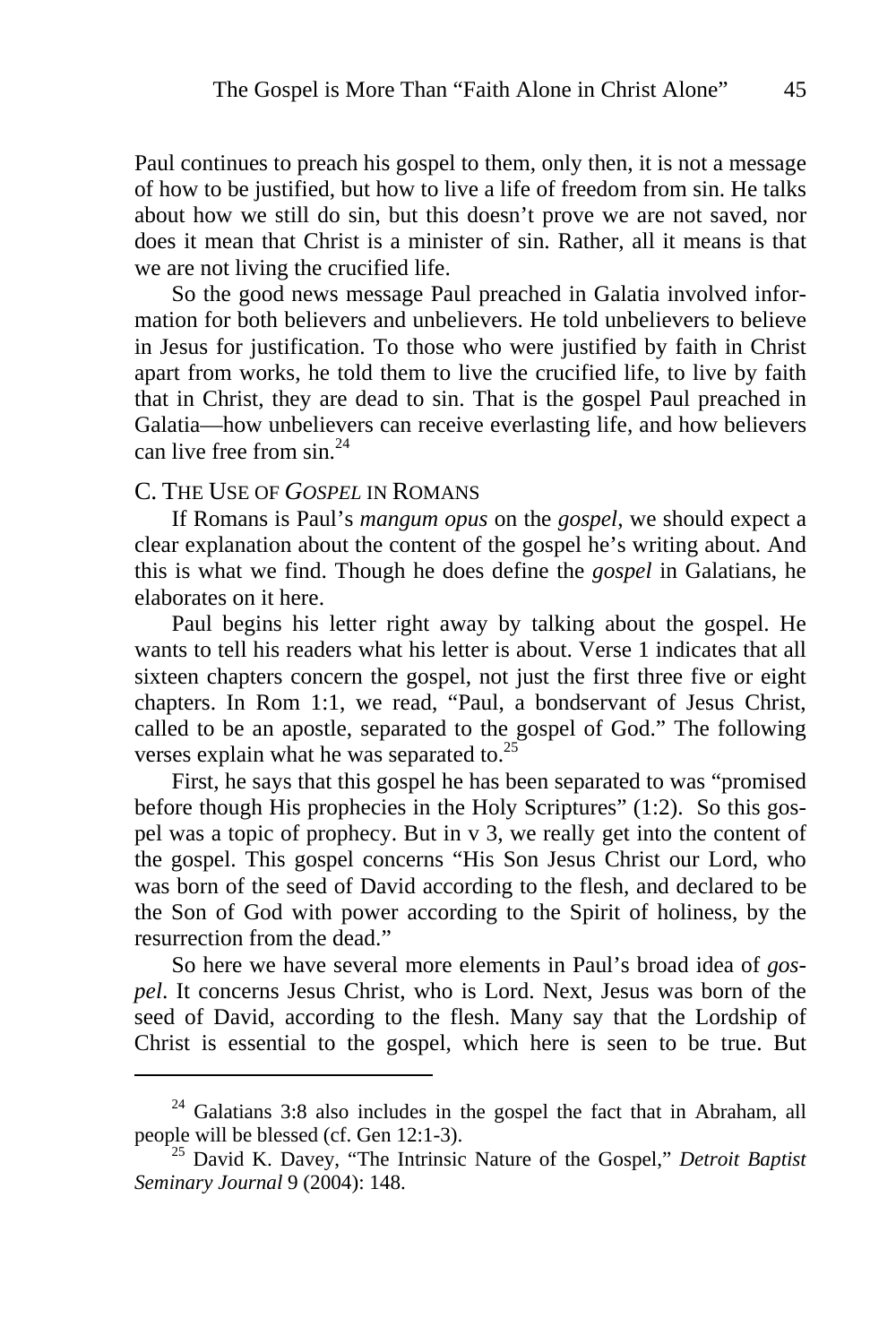nobody says that His lineage from David is essential. Yet Paul includes both in his gospel. Third, we read that He was declared to be the Son of God. While this is either a reference to His deity, or to Him being the King of Israel, it primarily is a reference to the power and authority Jesus received *after* the resurrection. And nobody denies that the resurrection is central to the good news.

In v 5 Paul explains why he was separated to the gospel, and why he preached. He says that he preached this gospel "for obedience to the faith among all nations for his name." René Lopez points out in his commentary on Romans that there are four ways this phrase "obedience to the faith" can be understood, and he makes the case, rightly I believe, that Paul is not primarily referring to initial faith in Jesus for justification, but the continual life of faith in Christ which results in obedience. He says "Obedience to believe consists of faith, and [the] obedience to follow is produced by faith."<sup>26</sup>

In other words, Paul's gospel in Romans is not simply to tell unbelievers how to receive justification and everlasting life. Paul's gospel in Romans includes this truth, but much more. Paul wants to emphasize how justified believers can live the life of faithful obedience to God, thereby escaping the temporal wrath of God in this life which comes upon us as a result of sin.

This is further seen by looking at Rom 1:16-17, the theme verses of Romans. The main point of these verses is that the gospel Paul preached is the power of God for salvation, or deliverance, to everyone who believes, that is, to believers. In Romans, Paul is not primarily teaching a gospel for unbelievers, but for believers! He wants to tell those who have already believed how to be delivered. Delivered from what? In v 18, we read about the "wrath of God" coming against those who practice unrighteousness. $27$ 

Paul's gospel, or good news, in Romans is a message about how all people, whether Jew or Greek, can escape the temporal discipline and judgment of God in this life. Unbelievers must believe in Jesus for justification. Believers must live a life of faith under the cross of Christ. And

<sup>26</sup> René A. Lopez, *Romans Unlocked: Power to Deliver* (Springfield, MO: 21st Century Press, 2005), 34.  $^{27}$  For various views on how the "wrath of God" in Romans is to be under-

stood, see Davey, "The Intrinsic Nature of the Gospel," 157; René A. Lopez, "Do Believers Experience the Wrath of God?" *JOTGES* (Autumn 2002): 45-66.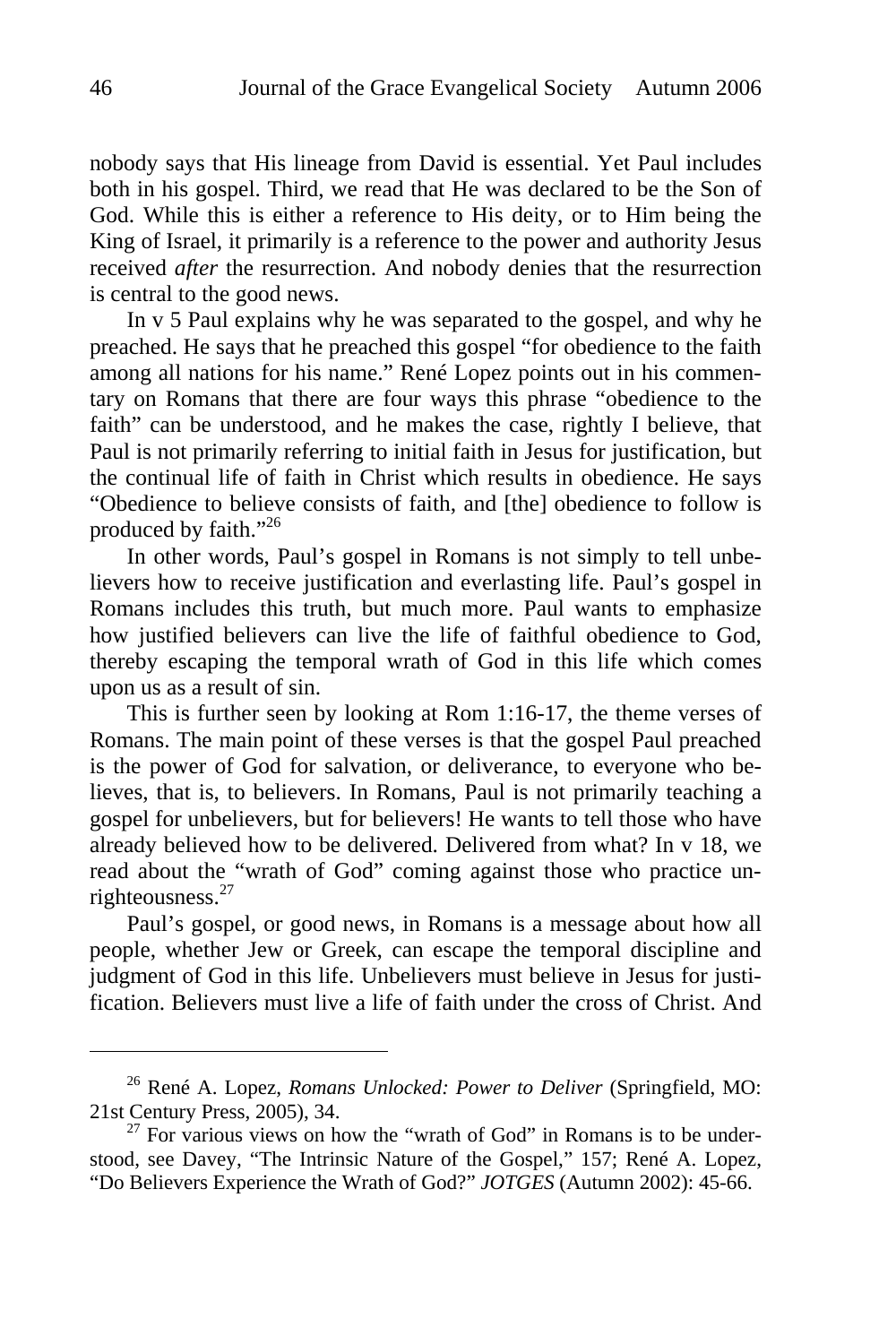of course, Romans 9–11 talk about how the Jewish people came under the wrath of God, and how they can escape it. Chapters 12–16 provide practical application for believers who want to escape wrath.

The gospel in Romans is about how both unbelievers and believers can be delivered from the temporal wrath of God: faith in Christ for justification and living by faith (resulting in obedience) for sanctification.

### D. THE USE OF *GOSPEL* IN 1 CORINTHIANS 15:1-11

Paul's explanation of the gospel in 1 Corinthians 15 is probably more controversial than any other gospel-related passage in the NT. But this is because this passage seems to explicitly define what the *gospel* is. In vv 1-2, Paul writes,

> Moreover, brethren, I declare to you the gospel which I preached to you, which also you received and in which you stand, by which also you are saved, if you hold fast that word which I preached to you—unless you believed in vain.

He writes that he is going to reiterate to them the gospel he preached when he was among them, which they had received, in which they still stand. There are no problems with this statement thus far, but the rest of v 2 brings the dilemma. Paul writes, "by which also you are saved, if you hold fast that word which I preached." This seems to imply that the gospel Paul preached, and which he is going to repeat here, explains what is necessary to believe in order to receive and retain (!) everlasting life.

Paul seems to imply that if a person doesn't persevere in holding fast to the gospel, then they either lose their salvation, or never really believed in the first place. If Paul is defining what a person must believe in order to be justified, then apparently, they have to continue to believe it to stay justified or prove themselves justified. The only other option is that the word *saved* is not referring to being saved from eternal condemnation, but refers to some other form of deliverance. This is the best option, since the term *saved* in 1 Corinthians generally refers to being healthy or blameless at the Judgment Seat of Christ (cf. 1:18, 21; 3:15; 5:5).

So if the gospel Paul is about to define is a message for believers, to prepare them for the Bema, then this passage is not about the essential elements that must be believed in order to receive everlasting life. Rather, it contains essential discipleship truths which effect our sanctification.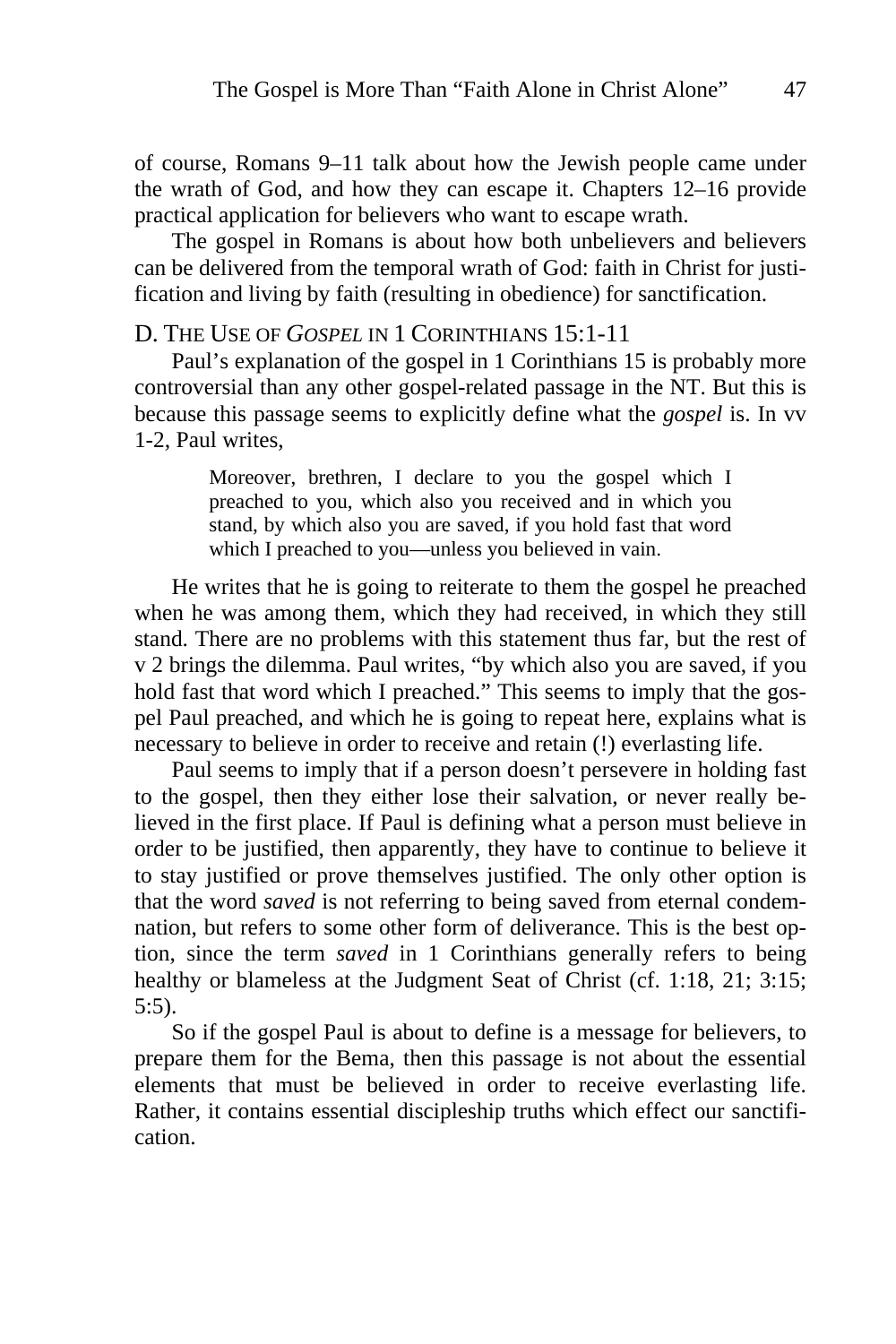But since this understanding of 1 Corinthians 15 is probably a new concept to most people, let us assume, for the sake of argument, that the traditional view is correct, and Paul is talking about essential evangelistic truths that a person must believe in order to receive everlasting life. In vv 3-4, he begins to delineate what these essentials are. He says, "For I delivered to you first of all that which I also received: that Christ died for our sins according to the Scriptures, and that He was buried, and that He rose again the third day according to the Scriptures."

Most people, when they use this passage to define the gospel, stop at the end of v 4. Those who do so, say that based on this passage, there are three things a person must believe in order to receive everlasting life. They must believe that:

- 1. Christ died for our sins
- 2. He was buried
- 3. He rose again from the dead.

Some add a fourth element that we must also believe we are sinners because the first truth implies a prior belief in our own sinfulness.

But who in Christendom, except for the liberal (and now postmodern) theologians, doesn't believe these three (or four) truths? Almost everybody in most evangelical schools and churches believes that Christ died for our sins, was buried, and rose again. So if this is all that is necessary to receive everlasting life, then almost everyone in Christendom is going to heaven—even all those who believe that our own good works and faithfulness are required along with Christ's sacrifice.<sup>28</sup>

Some, recognizing that God does not give everlasting life to people who are trusting in their own good works to get to heaven, in an attempt to *narrow the door* go outside of 1 Corinthians 15. They may add something about justification by faith *alone* in Christ *alone.* They must do so because that fundamental truth is not mentioned here!

But before such outside additions are allowed, we must be certain we have added everything from this passage to the definition of the gospel that Paul does. We need to make sure we have included everything from 1 Corinthians 15. Most people who use 1 Corinthians 15 as a formal definition of the gospel arbitrarily stop at v 4. But Paul does not stop

 $^{28}$  There is nothing in 1 Cor 15:1-11 that eliminates obedience as a condition of the salvation in v 2! Indeed, if our analysis is correct, then obedience and faith are *both* required to be healthy at the Bema.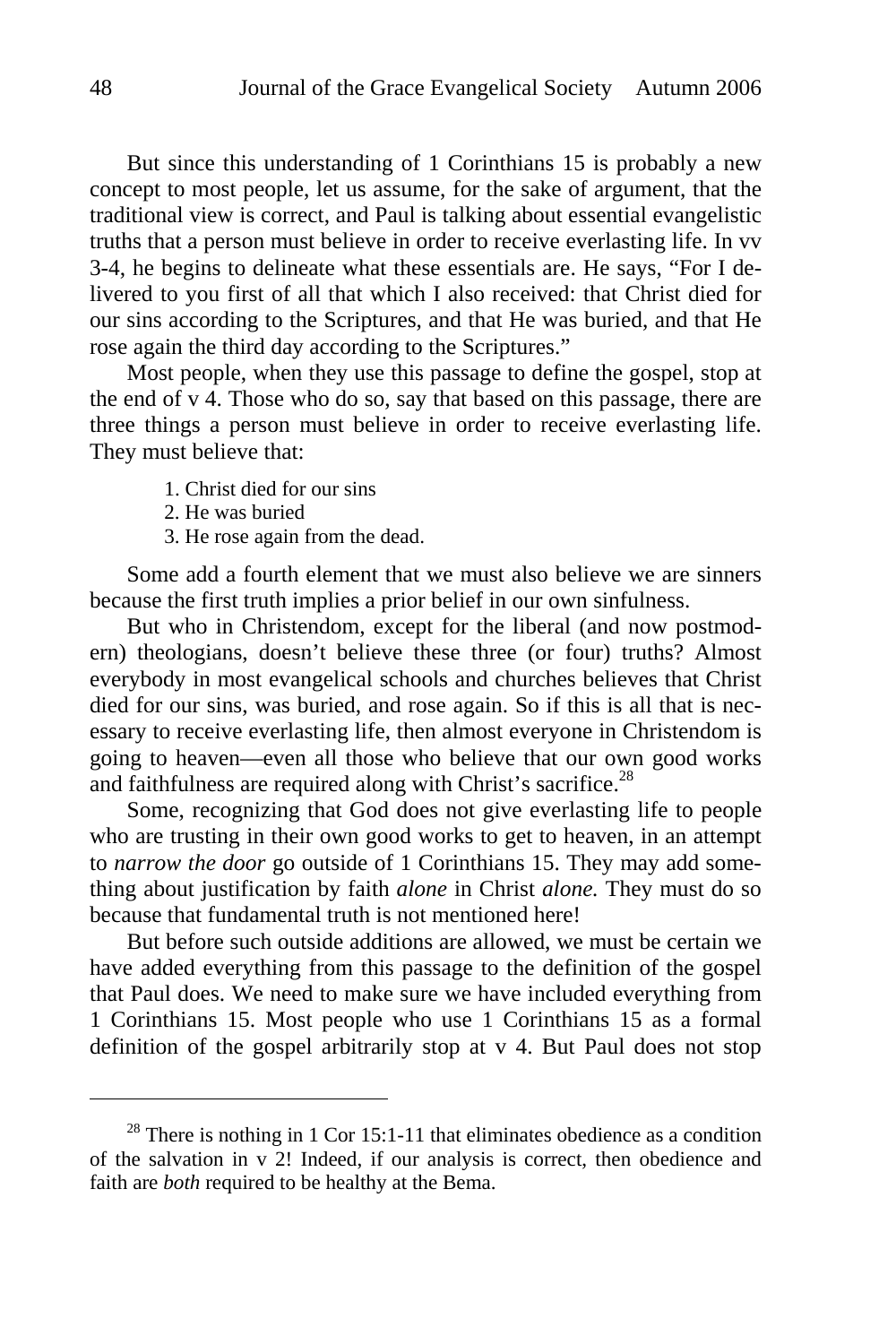defining his gospel in v 4. He continues to define the gospel in vv 5-8. He says,

> …and that He was seen by Cephas, then by the twelve. After that He was seen by over five hundred brethren at once, of whom the greater part remain to the present, but some have fallen asleep. After that He was seen by James, then by all the apostles. Then last of all He was seen by me also, as by one born out of due time.

So if 1 Corinthians 15 defines what a person must believe to receive everlasting life, not only must we include the death, burial, and resurrection of Jesus Christ, but also the appearances of Christ to Cephas, then the twelve, then to over 500 at once, then to James, then to the apostles, then last of all to Paul.

Very few people in the history of evangelism have shared all these truths with unbelievers and required them to believe all these appearances in order to receive everlasting life. But, for the sake of argument, if somebody does start including all of this in their witnessing, including the *faith alone in Christ alone* which they had to get from outside 1 Corinthians 15, they still have said nothing about the holiness of God, the deity of Christ, the virgin birth of Christ, or the sinless perfection of Christ. There are many who say that if a person believes that Jesus wasn't God, or wasn't sinless, then they are not born again. But these truths aren't here either.

Do you see where this leads? As soon as someone starts adding things to the list of what a person must believe in order to have everlasting life, there is no rational stopping place. It's all subjective to how much doctrine you want to throw into the mix. Some will have three essentials, another will have five, while someone else will have eight or ten. And of course, all of these truths can be shown to be essential to the *gospel* since all of them, in one place or another in the NT, are included in the *gospel*. But, as Appendix 1 reveals, there are at least fifty NT truths related to the *gospel* and nobody says you have to proclaim all fifty.

The conclusion then is that 1 Corinthians 15 does not contain the entire good news message. There are certainly elements of it there, but it is not all there. Therefore, it is not a definitive definition of the gospel. And it especially is not a explanation of what a person must believe in order to receive everlasting life. That is not in 1 Corinthians 15 at all. In 1 Corinthians 15, Paul is defending the resurrection by showing that since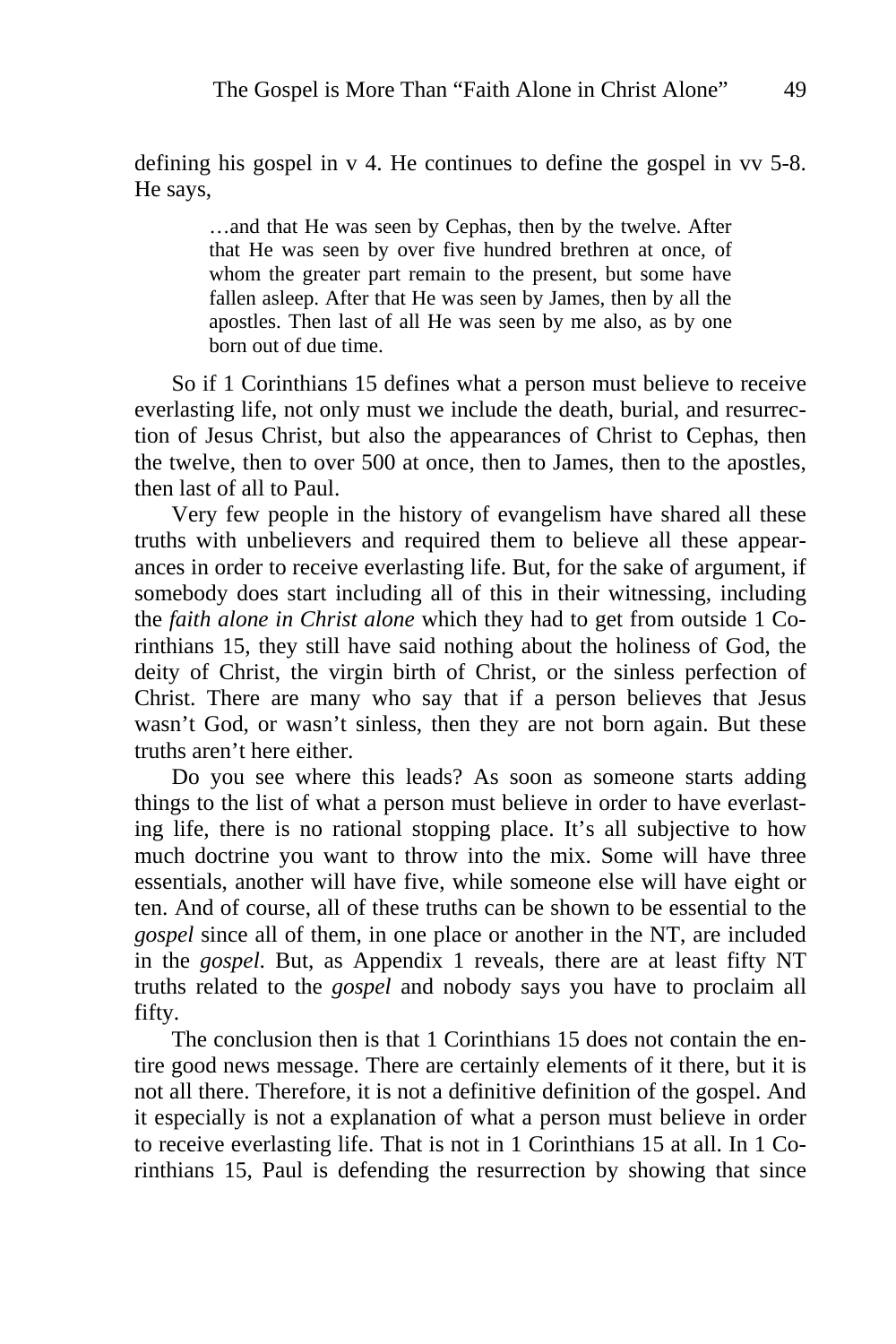Christ was raised, believers will be raised also. This is good news (*gospel*) for the believer and this good news, if held on to, will make the believer healthy at the Bema.

### V. WHAT IS THE *GOSPEL*?

So what is the *gospel*? It can easily be proved from Scripture that *the gospel* is more than faith alone in Christ alone. Much more. The gospel "is not a consistent and clearly definable term which we can express in a brief formula."<sup>29</sup> The gospel includes elements of the kingdom of God on earth. It includes facts about justification, sanctification, glorification, security in heaven, contentment on earth, and eternal reward. The gospel includes all of this.

> [The good news is] that God has acted for the salvation of the world in the incarnation, death and resurrection of Jesus. ...[This] does not mean only the content of what is preached, but also the act, process and execution of the proclamation. …The content of this gospel is the history of Jesus with its individual events.30

While the term *gospel* is a non-technical term for any good news, the NT usage seems to limit define it as good news for everybody, whether Jew or Gentile, believer or unbeliever, regarding the benefits and blessings which come to us from the person and work of Jesus Christ.<sup>31</sup> It includes everything from "the eschatological expectation, the proclamation of the [kingdom of God]…the introduction of the Gentiles into salvation history, [and] the rejection of the ordinary religion of cult and Law."<sup>32</sup> This gospel contains *everything* related to the person and work of Jesus Christ, including all of the events leading up to His birth, and all the ramifications from Christ's life, death, and resurrection for unbelievers and believers.

<sup>&</sup>lt;sup>29</sup> See Friedrich, "*euangelion*" in Kittel, ed., *TDNT*, II:729.<br><sup>30</sup> U. Becker, "Gospel" in Brown, ed., *NIDNTT*, 2:111-12.<br><sup>31</sup> Friedrich writes, "The heart of the good news is the story of Jesus and His suffering, death and resurrection. Everything connected with this may be preaching of the Gospel. …If we were to sum up the content of the Gospel in a single word, it would be Jesus the Christ." See "euangelizomai" in Kittel, ed., *TDNT*, II:730-31. 32 Friedrich, "euangelizomai," 709-10, 717.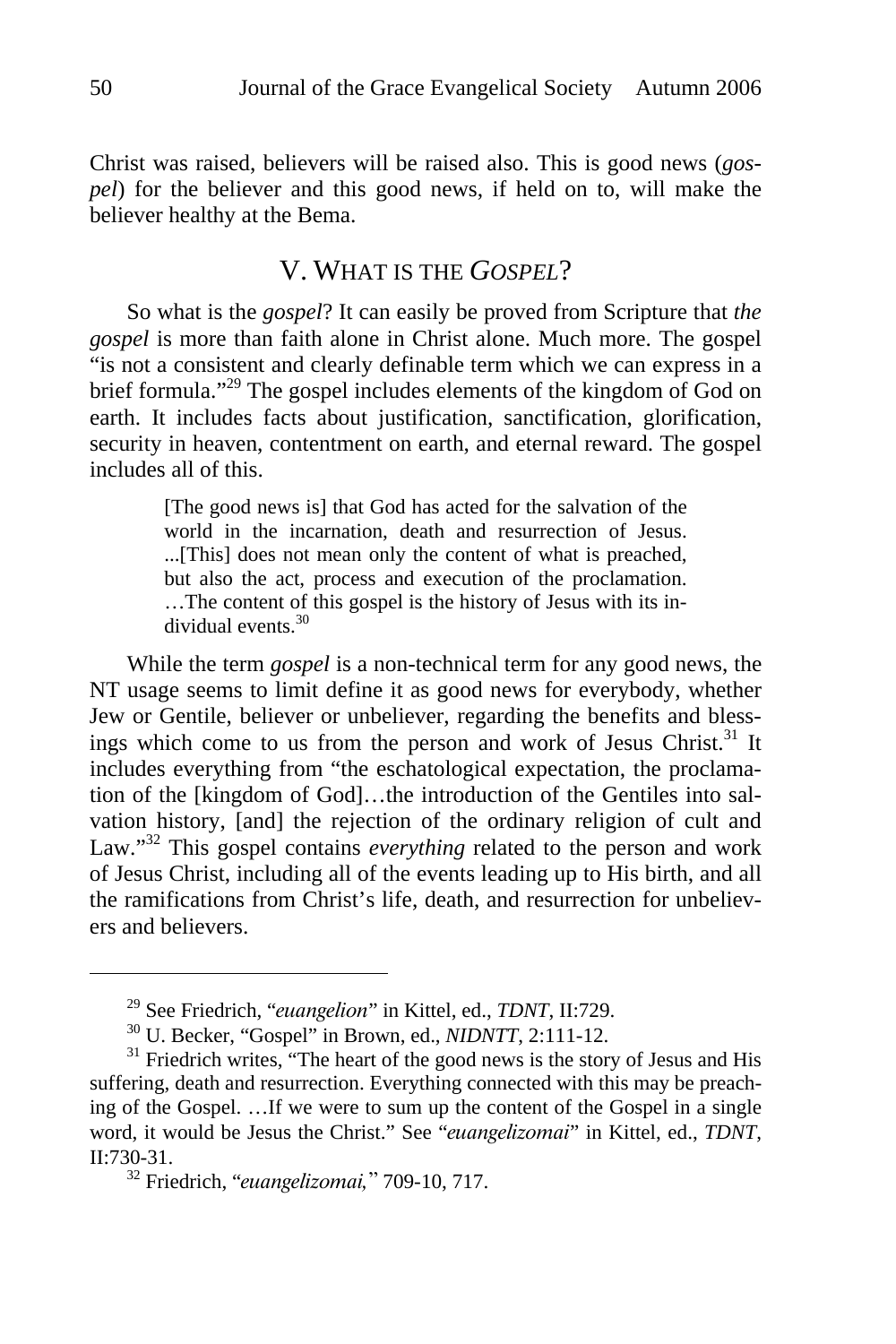Based on what has been learned, it is easy to see why many evangelistic presentations can become so convoluted and involved. If someone tries to share all that the NT includes in the *gospel* they must share the entire NT (and probably the OT as well). But if we realize that much of the *gospel* focuses on sanctification truths for the believer, it becomes obvious that the entire gospel does not have to be shared in evangelism. This liberates us from worrying about whether we have shared enough.

So the real the real question then is not "How much of the gospel do you have to believe?" but rather "What do you have to believe to receive everlasting life?" If we want to know what a person must believe to receive everlasting life, we should not asks the question, "What is the gospel?" but rather, "What is the message of life?" When asked that way, the answer becomes crystal clear. The Gospel of John, which does not contain the word *gospel,* tells us over and over what people must do to receive everlasting life: believe in Jesus for everlasting life (John 3:16; 5:24; 6:47; etc.) You do not have to believe the gospel to receive everlasting life, you only have to believe in Jesus for everlasting life.

Of course, as this study has revealed, faith in Christ for everlasting life is an element of the gospel, for what better news in Scripture is there that anyone who believes in Jesus has everlasting life? There is no better news. But there is a vast difference between saying that this truth is *part*  of the gospel and saying that it *is* the gospel. Similarly, saying that one has to believe the gospel to be saved is like saying one has to believe the Bible to be saved. Such a statement is not wrong; it's just too vague.

The NT term *gospel* is like the NT terms *saved* and *salvation.* The terms *saved* and *salvation* are too vague to refer accurately to the what a person receives when they believe in Jesus. Therefore, asking someone if they have "believed the gospel" is like asking someone if they are saved. Such a question is not technically wrong, it's just not as clear as we could be, for without further explanation or clarification, such questions have different meanings for different people. When we tell someone to "believe the gospel" we run the risk of being seriously misunderstood.

It is better to be clear as we can, and to do that, use the the message of everlasting life as found in the only evangelistic book of the Bible: John. The message of life in John is that anyone who believes in Jesus for everlasting life, has it. This is a truth of the gospel, but it is not the entire gospel, nor must the entire gospel be believed to receive everlasting life.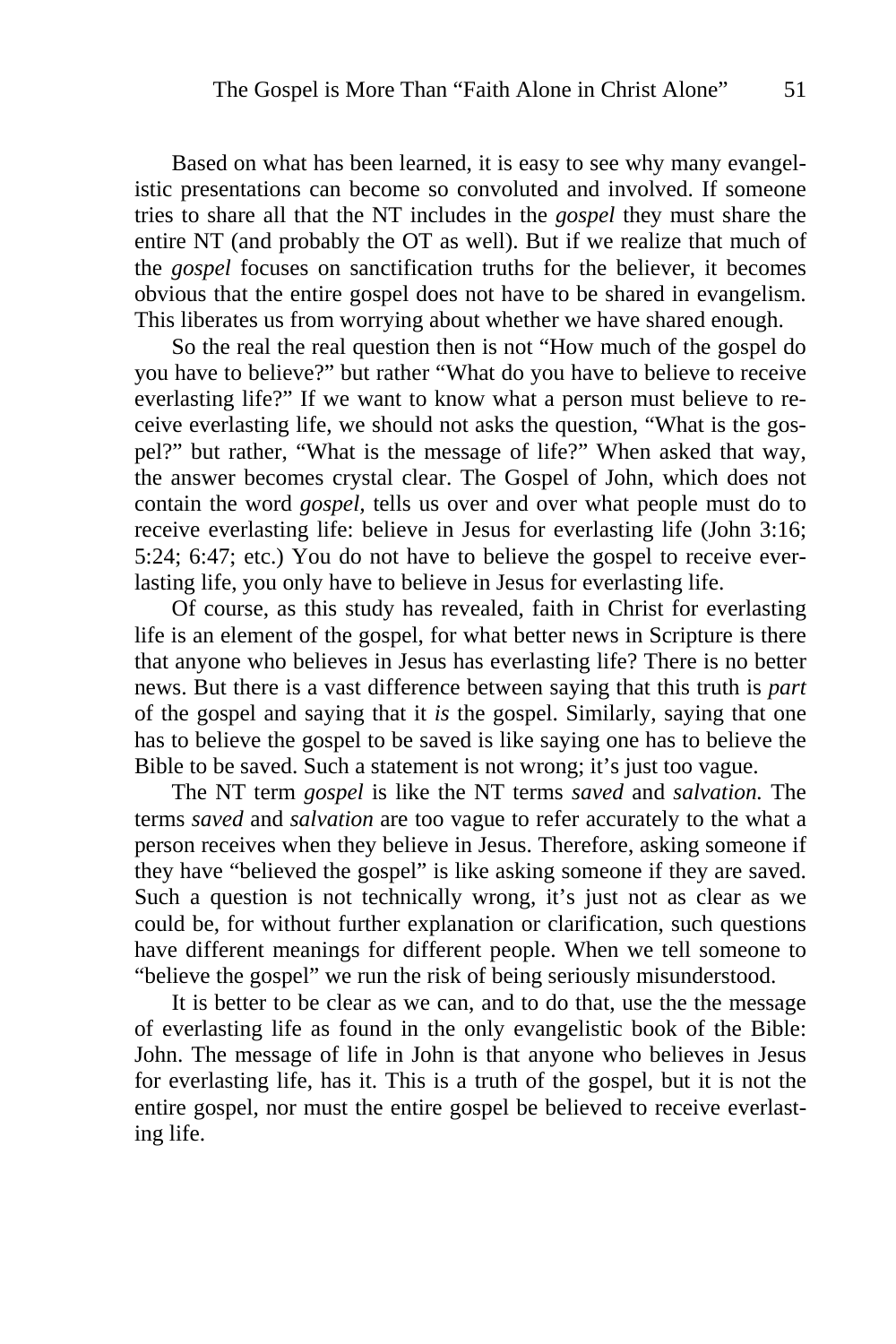When teaching, preaching or evangelizing, there is one truth of the gospel that *must* always be included. And this one truth has three parts. A person must

> 1. Believe 2. In Jesus 3. For everlasting life.<sup>33</sup>

How much of the rest of the gospel you want to share depends on the person you are sharing with, the questions and issues they have, and how much time you have to share. The gospel message may truly be different every time to you share it. And that's okay, because you are being flexible to the person before you, and to the leading of the Holy Spirit.

But the one thing that must never be left out is that to receive everlasting life, a person must believe in Jesus Christ alone. If a person believes the rest of the gospel, but they don't believe in Jesus for everlasting life, they have not believed the one justifying element of the gospel. The gospel is more than faith alone in Christ alone, but justification for everlasting life comes only through faith alone in Christ alone.

### APPENDIX 1

There chart on the following pages demonstrates fifty truths that the NT includes in its definition of the *gospel.* Though there may be some overlap of certain truths, there may also be a few that were missed.

When a double question-mark (??) appears, it means that the context of the verse is unclear as to what truth the term *gospel* is referring to.

<sup>&</sup>lt;sup>33</sup> These three elements make up the "core truth of the gospel." See Bob Wilkin, "Tough Questions About Saving Faith," *The Grace Evangelical Society News* (June 1990), 1. He elsewhere writes that these are the *sine qua non,* or the three essentials in evangelism, Bob Wilkin, "Justification By Faith Alone is an Essential Part of the Gospel" *JOTGES* 18:35 (Autumn 2005), 12. Friedrich agrees when he writes that "faith is the condition of the efficacy of the Gospel." See "euangelizomai" in Kittel, ed., *TDNT*, II:732.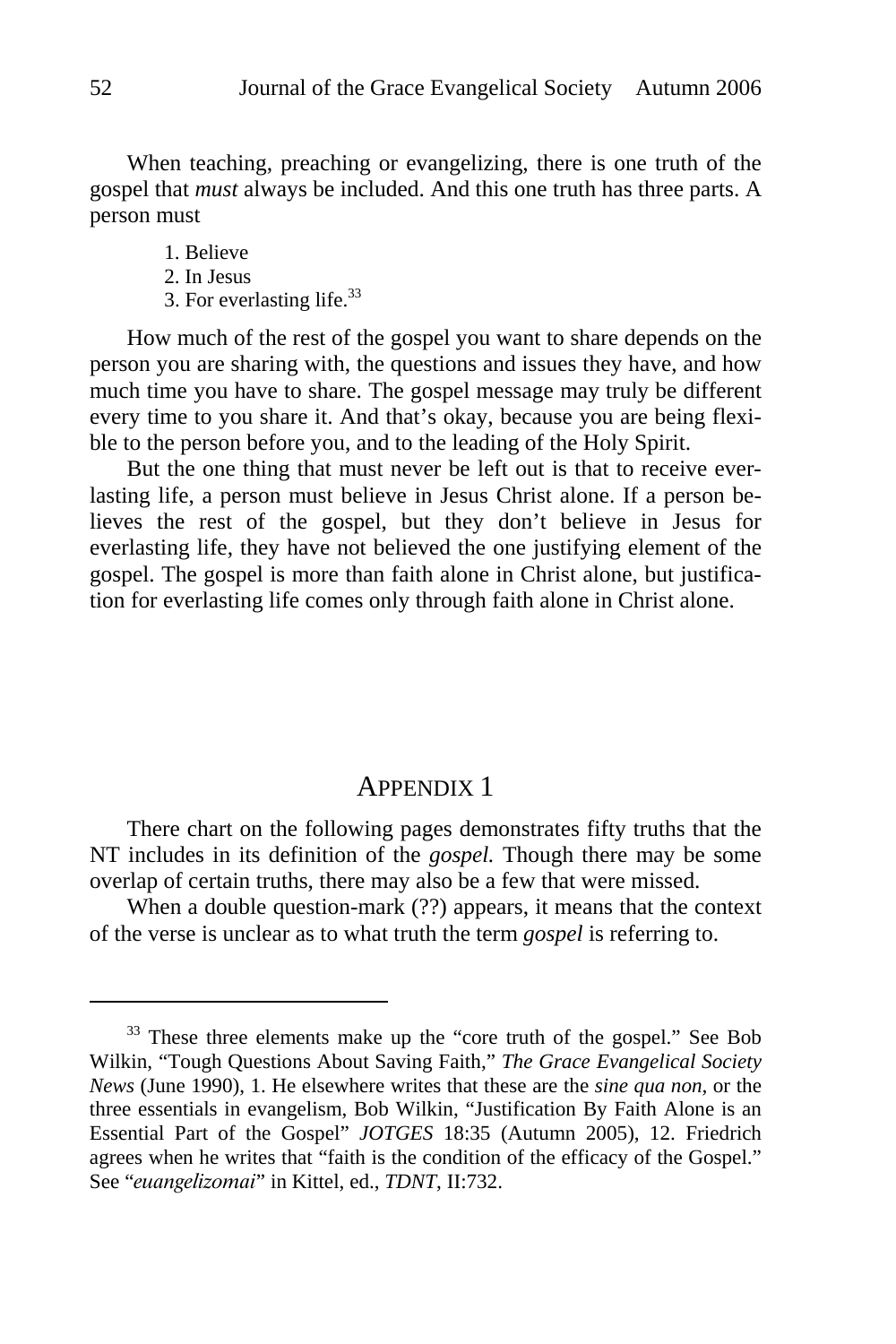| <b>Greek</b>     | <b>Greek</b> | <b>Translated</b>     | <b>Content of the Gospel</b> |
|------------------|--------------|-----------------------|------------------------------|
| Noun:            | Verb:        | "gospel" (NKJV)       | (only new items will be      |
| euangelion       | euangelizō   | unless noted below    | added)                       |
| Matt 4:23        |              |                       | 1. The kingdom is coming     |
| Matt 9:35        |              |                       | 1                            |
|                  | Matt 11:5    |                       | $\mathbf{1}$                 |
| Matt 24:14       |              |                       | $1 - In$ tribulation         |
| Matt 26:13       |              |                       | $\mathbf{1}$                 |
| Mark 1:1         |              |                       | 2. The full story in Mark    |
| Mark 1:14        |              |                       | 1                            |
| Mark 1:15        |              |                       | 1                            |
| <b>Mark 8:35</b> |              |                       | $\mathbf{1}$                 |
| Mark 10:29       |              |                       | 1                            |
| Mark 13:10       |              |                       | $\mathbf{1}$                 |
| Mark 14:9        |              |                       | $\mathbf{1}$                 |
| Mark 16:15       |              |                       | $\mathcal{D}_{\mathcal{L}}$  |
|                  |              |                       | 3. Emphasis on resurrection  |
|                  |              |                       | 4. Believe to be saved       |
|                  |              |                       | 5. Be baptized               |
|                  | Luke 1:19    | bring glad tidings    | 6. Mary's virgin conception  |
|                  | Luke 2:10    | bring good tidings    | 7. Jesus born in Bethlehem   |
|                  | Luke 3:18    | preached              | 8. Jesus is coming           |
|                  |              |                       | 9. Baptism of fire is coming |
|                  |              |                       | 10. Baptism of HS is coming  |
|                  | Luke 4:18    |                       | $\mathbf{1}$                 |
|                  | Luke 4:43    | proclaim good news    | 1                            |
|                  | Luke 7:22    |                       | $\mathbf{1}$                 |
|                  | Luke $8:1$   | bringing glad tidings | 1                            |
|                  | Luke 9:6     |                       | 1                            |
|                  | Luke 16:16   | has been preached     | 1                            |
|                  | Luke 20:1    |                       | 1?                           |
|                  | Acts 5:42    | preaching             | 11. Jesus is the Messiah     |
|                  | Acts $8:4$   | preaching the word    | ??                           |
|                  | Acts 8:25    |                       | ??                           |
|                  | Acts 8:35    | preached              | 12. Jesus' humiliation/death |
|                  | Acts 8:40    | preached              | ??                           |
|                  | Acts 10:36   | preaching             | 13. Jesus is Lord            |
|                  |              |                       | 14. Jesus was anointed       |
|                  |              |                       | 15. Jesus healed all         |
|                  |              |                       | 3                            |
|                  | Acts 13:32   | declare glad tidings  | 3                            |
|                  |              |                       | $\overline{4}$               |
|                  | Acts 14:7    |                       | ??                           |
|                  | Acts 4:15    | proclaim good news    | 16. Turn from idols to God   |
|                  | Acts14:21    |                       | 22                           |
| Acts 15:7        |              |                       | ??                           |
|                  | Acts 15:35   | proclaim the word     | 22                           |
|                  | Acts 16:10   |                       | ??                           |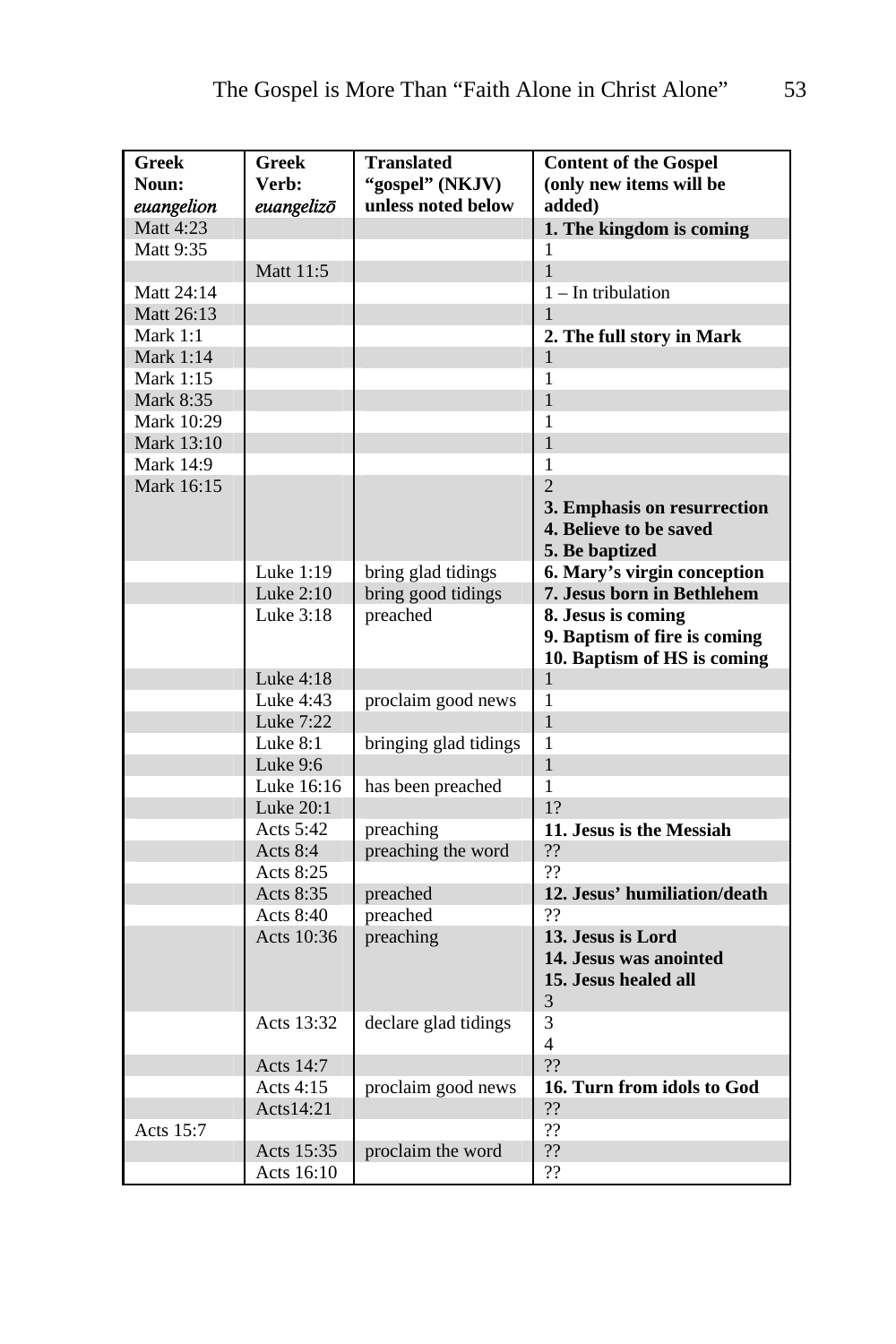|            | Acts 17:18 | proclaim good news | includes 3                                                                                                                                                                                                                                                                                                                  |
|------------|------------|--------------------|-----------------------------------------------------------------------------------------------------------------------------------------------------------------------------------------------------------------------------------------------------------------------------------------------------------------------------|
| Acts 20:24 |            |                    | 1                                                                                                                                                                                                                                                                                                                           |
| Rom 1:1    |            |                    | 13<br>17. A physical descendant of<br><b>David</b><br>18. The Son of God<br>3                                                                                                                                                                                                                                               |
| Rom 1:9    |            |                    |                                                                                                                                                                                                                                                                                                                             |
|            | Rom 1:15   |                    | 19. How to live the justified<br>life by faith                                                                                                                                                                                                                                                                              |
| Rom 1:16   |            |                    | 19                                                                                                                                                                                                                                                                                                                          |
| Rom 2:16   |            |                    | 19                                                                                                                                                                                                                                                                                                                          |
|            | Rom 10:15  |                    | ??                                                                                                                                                                                                                                                                                                                          |
| Rom 10:16  |            |                    | ??                                                                                                                                                                                                                                                                                                                          |
| Rom 11:28  |            |                    | ??                                                                                                                                                                                                                                                                                                                          |
| Rom 15:16  |            |                    | ??                                                                                                                                                                                                                                                                                                                          |
| Rom 15:19  |            |                    | ??                                                                                                                                                                                                                                                                                                                          |
|            | Rom 15:20  |                    | 22                                                                                                                                                                                                                                                                                                                          |
| Rom 5:29   |            |                    | ??                                                                                                                                                                                                                                                                                                                          |
| Rom 16:25  |            |                    | ??                                                                                                                                                                                                                                                                                                                          |
|            | 1 Cor 1:17 |                    | 20. The message of the cross                                                                                                                                                                                                                                                                                                |
| 1 Cor 4:15 |            |                    | ??                                                                                                                                                                                                                                                                                                                          |
| 1 Cor 9:12 |            |                    | ??                                                                                                                                                                                                                                                                                                                          |
| 1 Cor 9:14 |            |                    | ??                                                                                                                                                                                                                                                                                                                          |
|            | 1 Cor 9:16 |                    | ??                                                                                                                                                                                                                                                                                                                          |
| 1 Cor 9:18 |            |                    | ??                                                                                                                                                                                                                                                                                                                          |
|            | 1 Cor 9:18 |                    | ??                                                                                                                                                                                                                                                                                                                          |
| 1 Cor 9:23 |            |                    | ??                                                                                                                                                                                                                                                                                                                          |
| 1 Cor 15:1 |            |                    | 21. Christ died<br>22. For our sins<br>23. He was buried<br>24. He rose from the dead<br>25. the third day<br>26. As Scripture teaches<br>27. He appeared to Cephas<br>28. He appeared to the 12<br>29. He appeared to 500<br>30. He appeared to James<br>31. He appeared to all the<br>apostles<br>32. He appeared to Paul |
|            | 1 Cor 15:1 |                    | 21-32                                                                                                                                                                                                                                                                                                                       |
|            | 1 Cor 15:2 | the wordpreached   | 21-32                                                                                                                                                                                                                                                                                                                       |
| 2 Cor 2:12 |            |                    | $\boldsymbol ?\boldsymbol ?$                                                                                                                                                                                                                                                                                                |
| 2 Cor 4:3  |            |                    | ??                                                                                                                                                                                                                                                                                                                          |
| 2 Cor 4:4  |            |                    | ??                                                                                                                                                                                                                                                                                                                          |
| 2 Cor 8:18 |            |                    | ??                                                                                                                                                                                                                                                                                                                          |
| 2 Cor 9:13 |            |                    | ??                                                                                                                                                                                                                                                                                                                          |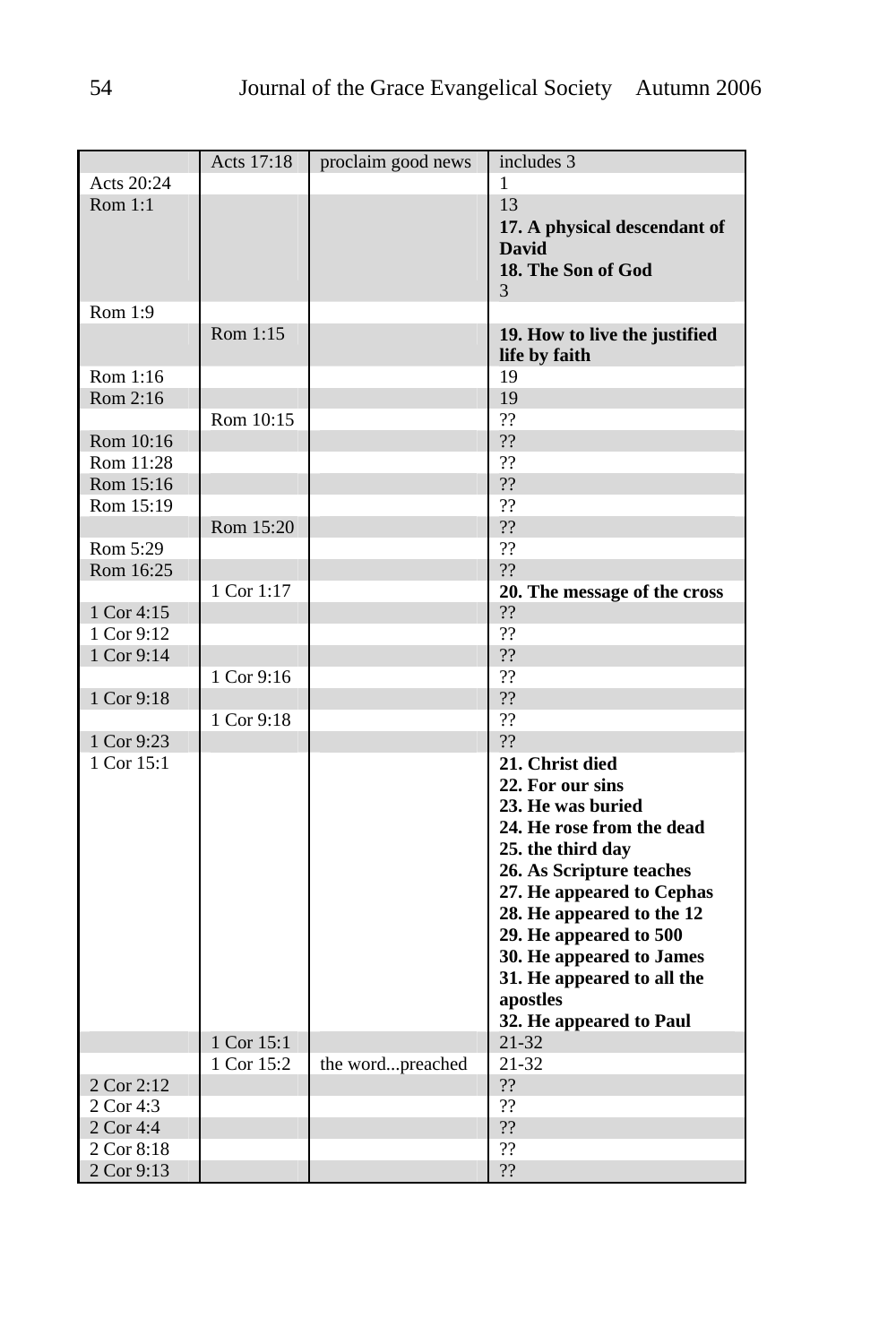| 2 Cor 10:14 |             |                    | ??                            |
|-------------|-------------|--------------------|-------------------------------|
|             | 2 Cor 10:16 |                    | ??                            |
| 2 Cor 11:4  |             |                    | ??                            |
| 2 Cor 11:7  |             |                    | 22                            |
|             | 2 Cor 11:7  |                    | ??                            |
|             |             |                    |                               |
| Gal 1:6     |             |                    | 33                            |
| Gal 1:7     |             |                    | 33                            |
|             | Gal 1:8     |                    | 33                            |
|             | Gal 1:9     |                    | 33                            |
| Gal 1:11    |             |                    | 33                            |
|             | Gal 1:11    |                    | 33                            |
|             | Gal 1:16    | preach             | 33                            |
|             | Gal 1:23    | proclaim good news | 33                            |
| Gal 2:2     |             |                    | 33                            |
| Gal 2:5     |             |                    | 33                            |
| Gal 2:7     |             |                    | 33                            |
| Gal 2:14    |             |                    | 33. Not justified by works,   |
|             |             |                    | but by faith in Christ (2:16) |
|             |             |                    | 34. In Abraham, all people    |
|             |             |                    | will be blessed               |
|             | Gal 4:13    |                    | 33                            |
|             |             |                    | ??                            |
| Eph 1:13    |             |                    |                               |
|             | Eph 2:17    | preached           | ??                            |
| Eph 3:6     |             |                    | 35                            |
|             | Eph 3:8     | proclaim good news | 35. Unsearchable riches in    |
|             |             |                    | Christ and fellowship of the  |
|             |             |                    | mystery                       |
| Eph 6:15    |             |                    | ??                            |
| Eph 6:19    |             |                    | 35                            |
| Phil 1:5    |             |                    | ??                            |
| Phil 1:7    |             |                    | ??                            |
| Phil 1:12   |             |                    | ??                            |
| Phil 1:16   |             |                    | 22                            |
| Phil 1:27   |             |                    | ??                            |
| Phil 2:22   |             |                    | ??                            |
| Phil 4:3    |             |                    | ??                            |
| Phil 4:15   |             |                    | ??                            |
| Col 1:5     |             |                    | 36. Hope laid up for you in   |
|             |             |                    |                               |
|             |             |                    | heaven                        |
| Col 1:23    |             |                    | 36                            |
| 1 Thess 1:5 |             |                    | 37                            |
| 1 Thess 2:2 |             |                    | 37                            |
| 1 Thess 2:4 |             |                    | 37                            |
| 1 Thess 2:8 |             |                    | 37                            |
| 1 Thess 2:9 |             |                    | 37. That believers walk       |
|             |             |                    | worthy of God (2:12)          |
| 1 Thess 3:2 |             |                    | ??                            |
|             | 1 Thess 3:6 | declared good news | 38. A church's faith and love |